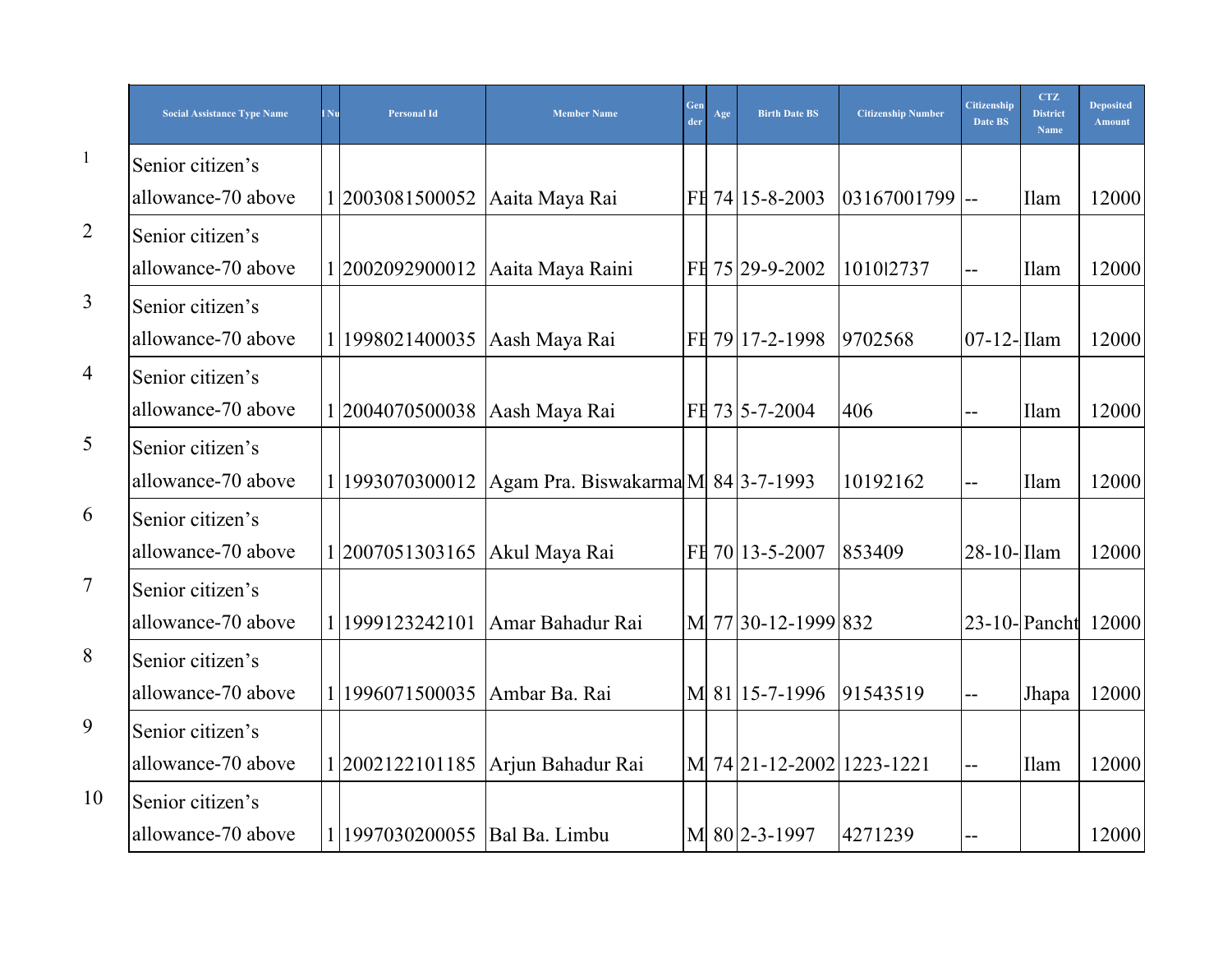| 11 | Senior citizen's   |                                |                                                |  |                 |                                          |                   |             |       |
|----|--------------------|--------------------------------|------------------------------------------------|--|-----------------|------------------------------------------|-------------------|-------------|-------|
|    | allowance-70 above | 1 1994022000056                | Bal Bahadur Khadka                             |  | M 83 20-2-1994  | 5321941                                  | $ 27 - 11 -$ Ilam |             | 12000 |
| 12 | Senior citizen's   |                                |                                                |  |                 |                                          |                   |             |       |
|    | allowance-70 above | 12003050302092                 | Bam Bahadur Rai                                |  | M 74 3-5-2003   | 44440-1289                               | $-$               | Ilam        | 12000 |
| 13 | Senior citizen's   |                                |                                                |  |                 |                                          |                   |             |       |
|    | allowance-70 above | 1 1994020200013                | Bhagiswar Limbu                                |  | FH 83 2-2-1994  | 3272548                                  | $-$               | Ilam        | 12000 |
| 14 | Senior citizen's   |                                |                                                |  |                 |                                          |                   |             |       |
|    | allowance-70 above | 1 2006091505557                | Bhim Bahadur Bhudhat M 71   15-9-2006          |  |                 | 22164-1866                               | $ 20-12-1$ Ilam   |             | 12000 |
| 15 | Senior citizen's   |                                |                                                |  |                 |                                          |                   |             |       |
|    | allowance-70 above | 1 2008032401854                | Bhim Maya Rai                                  |  |                 | FI 70 24-03-2008 030193-1188 22-10- Ilam |                   |             | 12000 |
| 16 | Senior citizen's   |                                |                                                |  |                 |                                          |                   |             |       |
|    | allowance-70 above | 1 1995121000012                | Bhuwani Sankar Shrest M 81 10-12-1995 13661847 |  |                 |                                          | $14-12$ -Ilam     |             | 12000 |
| 17 | Senior citizen's   |                                |                                                |  |                 |                                          |                   |             |       |
|    | allowance-70 above | 1 1999032500029                | Bishnu Maya Magar                              |  | FH 78 25-3-1999 | 3231901                                  | $-$               | Ilam        | 12000 |
| 18 | Senior citizen's   |                                |                                                |  |                 |                                          |                   |             |       |
|    | allowance-70 above |                                | 1 2001051200034 Bishnu Maya Rai                |  | FH 76 12-5-2001 | 707963                                   | $-$               | Jhapa       | 12000 |
| 19 | Senior citizen's   |                                |                                                |  |                 |                                          |                   |             |       |
|    | allowance-70 above | 1 2006013003178                | Buddha Maya Jabeju                             |  | FH 71 30-1-2006 | 40413025                                 | $ 30-01-$ Jhapa   |             | 12000 |
| 20 | Senior citizen's   |                                |                                                |  |                 |                                          |                   |             |       |
|    | allowance-70 above | 1 2006020400011                | Budhi Maya Rai                                 |  | FH 71 4-2-2006  | 44112716                                 | $-$               | <b>Ilam</b> | 12000 |
| 21 | Senior citizen's   |                                |                                                |  |                 |                                          |                   |             |       |
|    | allowance-70 above | 1 1995020500039 Chabi Maya Rai |                                                |  | FH 82 5-2-1995  | 12062626                                 |                   |             | 12000 |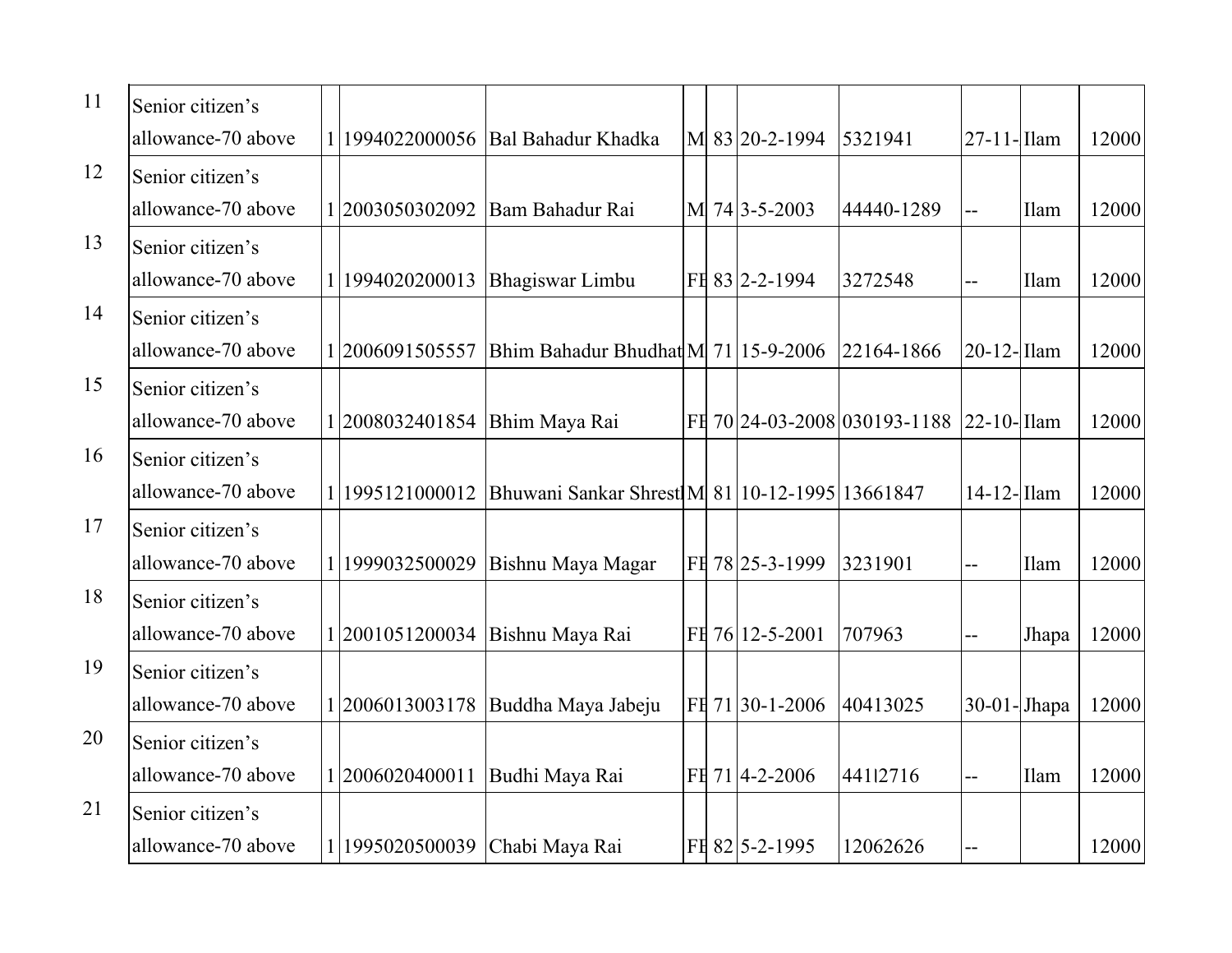| 22 | Senior citizen's   |                 |                                     |  |                          |                              |                          |             |                    |
|----|--------------------|-----------------|-------------------------------------|--|--------------------------|------------------------------|--------------------------|-------------|--------------------|
|    | allowance-70 above |                 | 1 1994031500153 Chali Maya Limbu    |  | FE 83 15-3-1994          | 156024                       | $-$                      | <b>Ilam</b> | 12000              |
| 23 | Senior citizen's   |                 |                                     |  |                          |                              |                          |             |                    |
|    | allowance-70 above |                 | 1 2007011512434   Chandra Khewachhe |  | M 70 15-1-2007           | 17365446                     | 10-02-Ilam               |             | 12000              |
| 24 | Senior citizen's   |                 |                                     |  |                          |                              |                          |             |                    |
|    | allowance-70 above | 1 2006062200412 | Chandra Lal Giri                    |  | M 71 22-6-2006           | $[04-01-71-115(21-10)]$ hapa |                          |             | 12000              |
| 25 | Senior citizen's   |                 |                                     |  |                          |                              |                          |             |                    |
|    | allowance-70 above |                 | 1 2008040112923   Chandra Maya Jogi |  | FE 70 1-4-2008           | 322-2565                     | $10-09$ -Ilam            |             | 12000              |
| 26 | Senior citizen's   |                 |                                     |  |                          |                              |                          |             |                    |
|    | allowance-70 above |                 | 1 1998021500057 Chandra Maya Rai    |  | FH 79 15-2-1998          | 4812507                      | --                       | Ilam        | 12000              |
| 27 | Senior citizen's   |                 |                                     |  |                          |                              |                          |             |                    |
|    | allowance-70 above | 1 1999050300062 | Chitra Ba. Rai                      |  | M 78 3-5-1999            | 3631612                      | $-$                      |             | 12000              |
| 28 | Senior citizen's   |                 |                                     |  |                          |                              |                          |             |                    |
|    | allowance-70 above | 1 2000010100723 | Dal Ba. Magar                       |  | $M$   77 1-1-2000        | 1285211915                   | $\overline{\phantom{a}}$ | Ilam        | 12000              |
| 29 | Senior citizen's   |                 |                                     |  |                          |                              |                          |             |                    |
|    | allowance-70 above |                 | 1 2004080101157   Dal Bahadur Jogi  |  | M 73 1-8-2004            | 321/2554                     | $10-09$ -Ilam            |             | 12000              |
| 30 | Senior citizen's   |                 |                                     |  |                          |                              |                          |             |                    |
|    | allowance-70 above |                 | 1 2006123181336  Deu Kumar Lawati   |  | M 70 30-12-2006 1541 306 |                              |                          |             | 11-07-Pancht 12000 |
| 31 | Senior citizen's   |                 |                                     |  |                          |                              |                          |             |                    |
|    | allowance-70 above |                 | 1 2004092500016  Devi Maya Limbu    |  | FH 73 25-9-2004          | 98912590                     | $-$                      | Ilam        | 12000              |
| 32 | Senior citizen's   |                 |                                     |  |                          |                              |                          |             |                    |
|    | allowance-70 above |                 | 1 2007010100322   Devi Maya Magar   |  | FH 70 1-1-2007           | 43312649                     | --                       | <b>Ilam</b> | 12000              |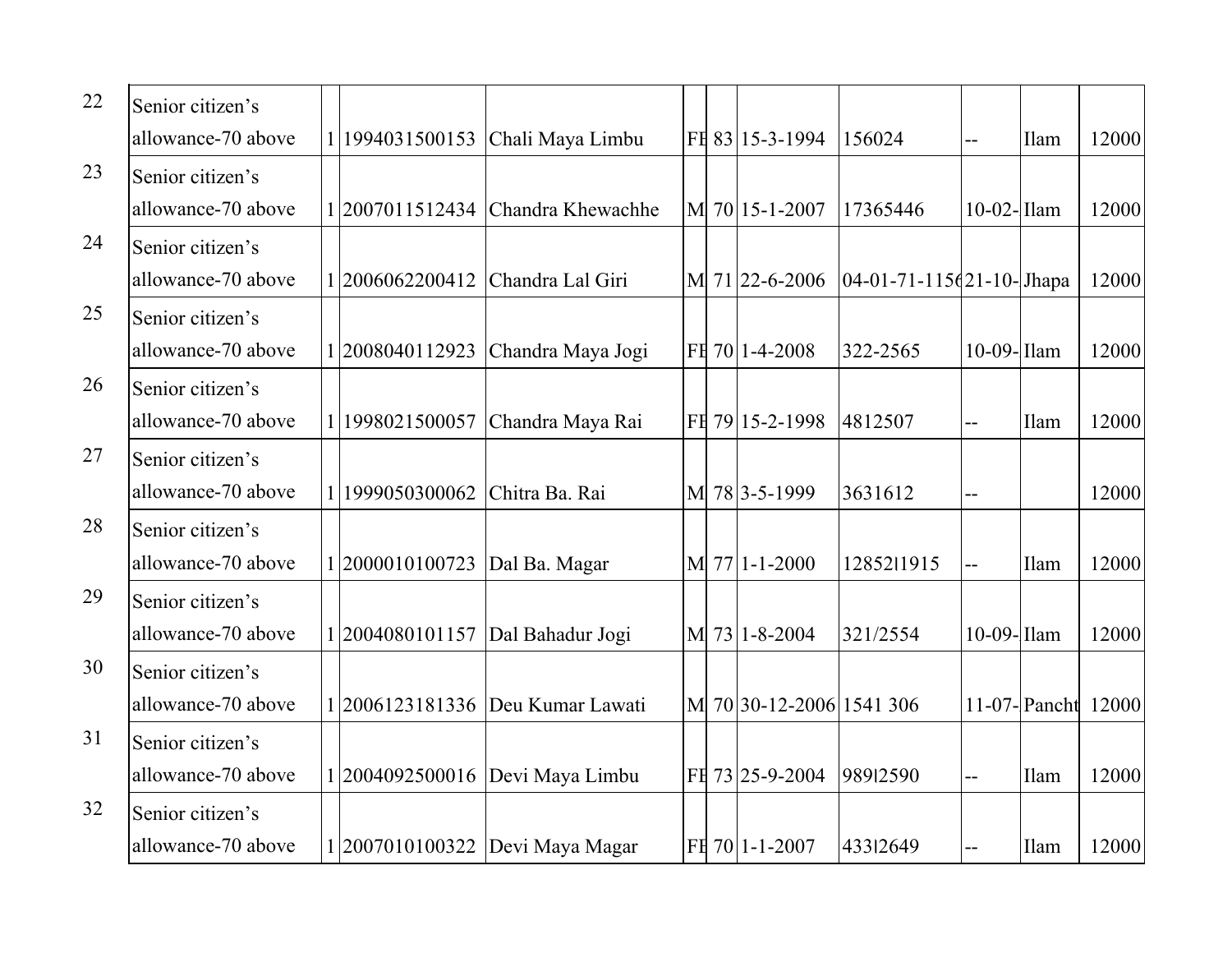| 33 | Senior citizen's   |                                 |                                                          |  |                 |                              |                |              |       |
|----|--------------------|---------------------------------|----------------------------------------------------------|--|-----------------|------------------------------|----------------|--------------|-------|
|    | allowance-70 above | 1 1999031500145   Dhan Ba. Rai  |                                                          |  | M 78 15-3-1999  | 962735                       | $-$            | Ilam         | 12000 |
| 34 | Senior citizen's   |                                 |                                                          |  |                 |                              |                |              |       |
|    | allowance-70 above | 2004091505313                   | Dhan Bahadur Rai                                         |  | M 73 15-9-2004  | 132-2717                     | 09-09-Illam    |              | 12000 |
| 35 | Senior citizen's   |                                 |                                                          |  |                 |                              |                |              |       |
|    | allowance-70 above | 1 2000121000028   Dhan Maya Rai |                                                          |  |                 | FE 76 10-12-2000 030193 2360 | $\overline{a}$ | Ilam         | 12000 |
| 36 | Senior citizen's   |                                 |                                                          |  |                 |                              |                |              |       |
|    | allowance-70 above | 2003090700032                   | Dhan Maya Tamang                                         |  | FH 74 7-9-2003  | 82111892                     | $-$            | Ilam         | 12000 |
| 37 | Senior citizen's   |                                 |                                                          |  |                 |                              |                |              |       |
|    | allowance-70 above | 12000020900039                  | Dharma Nanda Adhikar M 77 9-2-2000                       |  |                 | 1746711850                   | 44             | Ilam         | 12000 |
| 38 | Senior citizen's   |                                 |                                                          |  |                 |                              |                |              |       |
|    | allowance-70 above | 1 2003120500014                 | Divya Maya Rai                                           |  | FH 73 5-12-2003 | 502                          | $-$            | Ilam         | 12000 |
| 39 | Senior citizen's   |                                 |                                                          |  |                 |                              |                |              |       |
|    | allowance-70 above | 1999030300075                   | Durga Prasad Shrestha                                    |  | M 78 3-3-1999   | 258631922                    | $-$            | Ilam         | 12000 |
| 40 | Senior citizen's   |                                 |                                                          |  |                 |                              |                |              |       |
|    | allowance-70 above |                                 | 2005091802173 Faudabir Budathoki                         |  | M 72 18-9-2005  | 0727-1218                    | $31-01$ -Ilam  |              | 12000 |
| 41 | Senior citizen's   |                                 |                                                          |  |                 |                              |                |              |       |
|    | allowance-70 above |                                 | 1 2007030203676 Ganga Bahadur Magar   M 70  2-3-2007     |  |                 | 775173                       | 29-09- Ilam    |              | 12000 |
| 42 | Senior citizen's   |                                 |                                                          |  |                 |                              |                |              |       |
|    | allowance-70 above | 1994050300063                   | Ganga Maya Rai                                           |  | FE 83 3-5-1994  | 9491613                      | $-$            |              | 12000 |
| 43 | Senior citizen's   |                                 |                                                          |  |                 |                              |                |              |       |
|    | allowance-70 above |                                 | 1 2006010100183   Ganja Maya Chemjong   FI 71   1-1-2006 |  |                 | 1832                         |                | Pancht 12000 |       |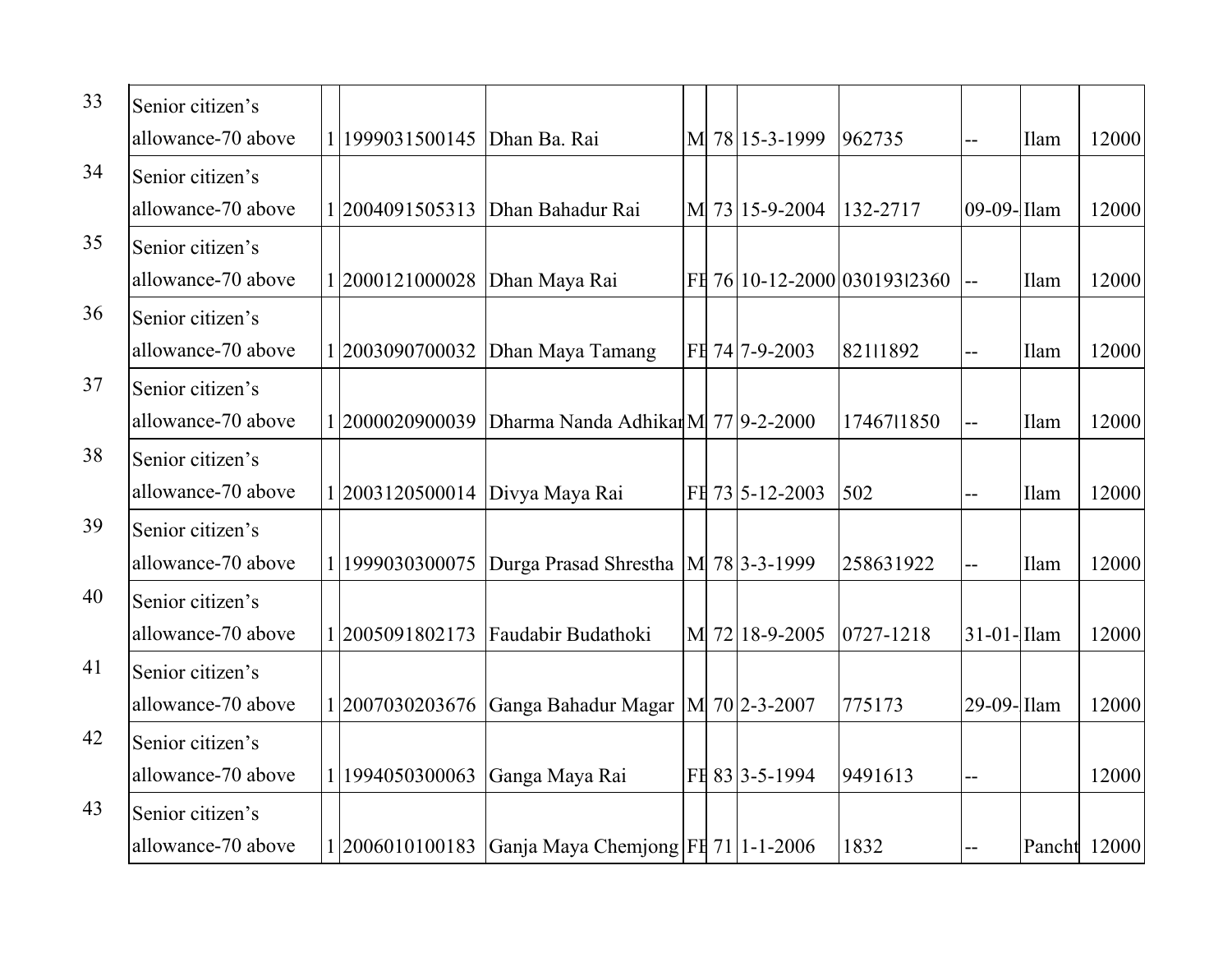| 44 | Senior citizen's   |                                  |                                                        |  |                           |            |                |                    |       |
|----|--------------------|----------------------------------|--------------------------------------------------------|--|---------------------------|------------|----------------|--------------------|-------|
|    | allowance-70 above |                                  |                                                        |  |                           |            |                |                    |       |
|    |                    |                                  | 1 2003101504498   Girat Bahadur Rai                    |  | M 74 15-10-2003 3121/1839 |            |                | 09-01-Solukh 12000 |       |
| 45 | Senior citizen's   |                                  |                                                        |  |                           |            |                |                    |       |
|    | allowance-70 above | 12006062800409                   | Haricharan Adhikari                                    |  | M 71 28-6-2006            | 141-2061   | 09-11-Ilam     |                    | 12000 |
| 46 | Senior citizen's   |                                  |                                                        |  |                           |            |                |                    |       |
|    | allowance-70 above |                                  | 1997010100432 Hat Kumari Khatri                        |  | FH 80 1-1-1997            | 84541194   | $-$            | Ilam               | 12000 |
| 47 | Senior citizen's   |                                  |                                                        |  |                           |            |                |                    |       |
|    | allowance-70 above |                                  | 1 2005123210954 Hem Dhoj Jabeju                        |  | M 71 30-12-2005 944-275   |            |                | $23-06$ -Pancht    | 12000 |
| 48 | Senior citizen's   |                                  |                                                        |  |                           |            |                |                    |       |
|    | allowance-70 above |                                  | 1 2002030200046   Indra Maya Limbu The FI 76 17-3-2001 |  |                           | 0301931813 | $19-10$ -Ilam  |                    | 12000 |
| 49 | Senior citizen's   |                                  |                                                        |  |                           |            |                |                    |       |
|    | allowance-70 above | 1 1993022000033   Indra Maya Rai |                                                        |  | FH 84 20-2-1993           | 9812537    | $-$            | Ilam               | 12000 |
| 50 | Senior citizen's   |                                  |                                                        |  |                           |            |                |                    |       |
|    | allowance-70 above | 1999091700056                    | Jagat Mani Rai                                         |  | FH 78 17-9-1999           | 030193635  | $\overline{a}$ | Ilam               | 12000 |
| 51 | Senior citizen's   |                                  |                                                        |  |                           |            |                |                    |       |
|    | allowance-70 above | 1 2003053001212 Jaman Singh Rai  |                                                        |  | M 74 30-5-2003            | 760/586    | $-$            | Ilam               | 12000 |
| 52 | Senior citizen's   |                                  |                                                        |  |                           |            |                |                    |       |
|    | allowance-70 above | 1 2004123264095                  | Jas Bahadur Rai                                        |  | M 72 30-12-2004 12135-425 |            | $19-11$ -Ilam  |                    | 12000 |
| 53 | Senior citizen's   |                                  |                                                        |  |                           |            |                |                    |       |
|    | allowance-70 above | 1 2007090200026                  | Jas Maya Rai                                           |  | FH 70 2-9-2007            | 19913682   |                | 09-09-Moran        | 12000 |
| 54 | Senior citizen's   |                                  |                                                        |  |                           |            |                |                    |       |
|    | allowance-70 above |                                  | 1 2002091600191   Jashangma Limbu                      |  | FH 75 16-9-2002           | 1881413    | $-$            | Ilam               | 12000 |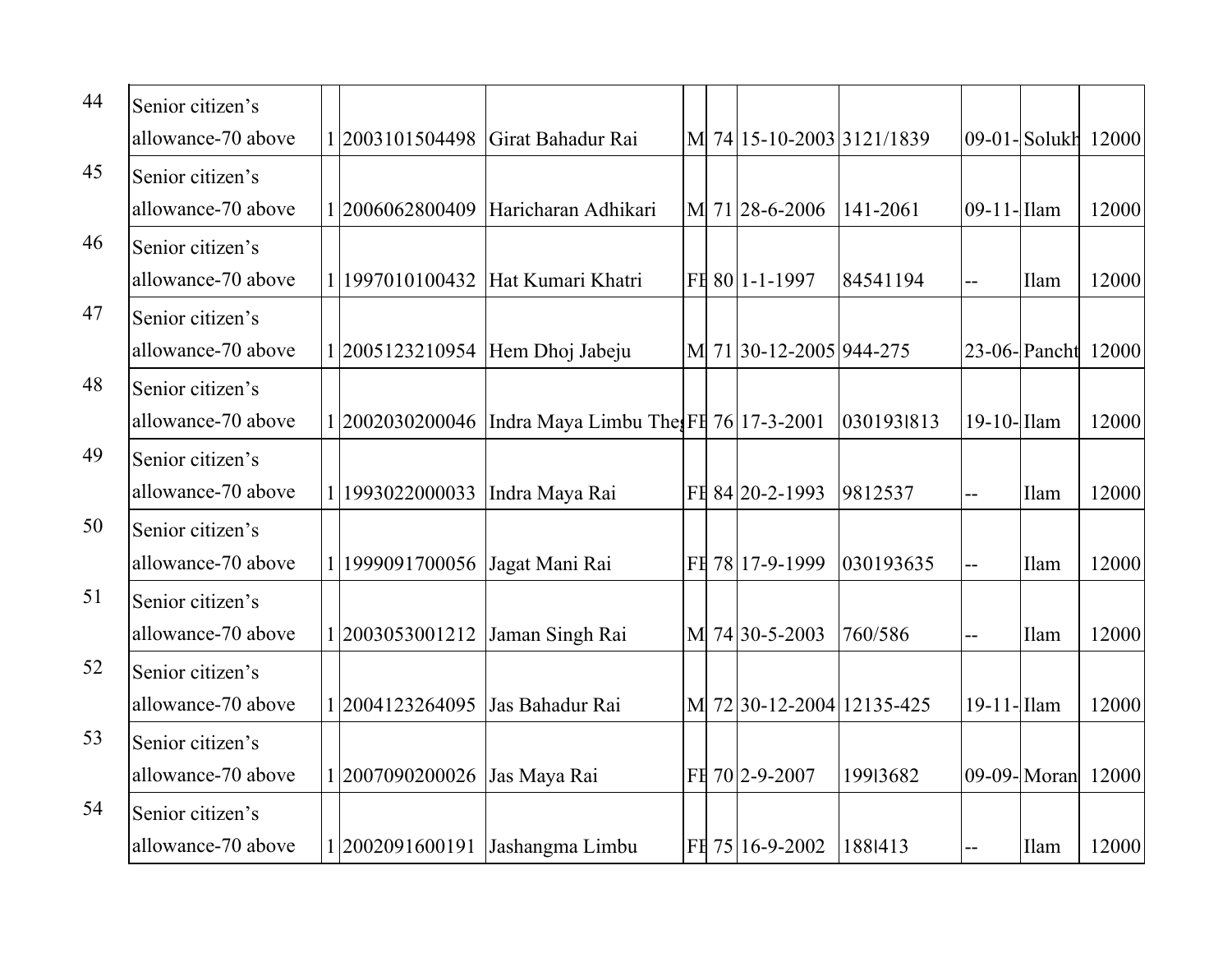| 55 | Senior citizen's   |              |                 |                                          |  |                 |                             |            |                    |       |
|----|--------------------|--------------|-----------------|------------------------------------------|--|-----------------|-----------------------------|------------|--------------------|-------|
|    | allowance-70 above |              | 12006011400022  | Jhulki Maya Rai                          |  | FH 71 14-1-2006 | 03102215338                 |            | Ilam               | 12000 |
| 56 | Senior citizen's   |              |                 |                                          |  |                 |                             |            |                    |       |
|    | allowance-70 above | $\mathbf{1}$ | 1997050200027   | Jit Ba. Rai                              |  | M 80 2-5-1997   | 300941                      |            | Ilam               | 12000 |
| 57 | Senior citizen's   |              |                 |                                          |  |                 |                             |            |                    |       |
|    | allowance-70 above |              | 1 2002091600043 | Jit Bahadur Loktam                       |  | M 75 16-9-2002  | 19012578                    |            | Ilam               | 12000 |
| 58 | Senior citizen's   |              |                 |                                          |  |                 |                             |            |                    |       |
|    | allowance-70 above |              | 1 2002081000032 | Jit Bahadur Lungeli Ma M  75   10-8-2002 |  |                 | 3036511892                  |            | Ilam               | 12000 |
| 59 | Senior citizen's   |              |                 |                                          |  |                 |                             |            |                    |       |
|    | allowance-70 above |              |                 | 1 2001091700126   Jit Maan Biswakarma    |  | M 76 17-9-2001  | 36911800                    |            | Ilam               | 12000 |
| 60 | Senior citizen's   |              |                 |                                          |  |                 |                             |            |                    |       |
|    | allowance-70 above |              | 12007091600018  | Jit Maya Magar                           |  | FH 70 16-9-2007 | 52111924                    |            | Ilam               | 12000 |
| 61 | Senior citizen's   |              |                 |                                          |  |                 |                             |            |                    |       |
|    | allowance-70 above |              | 1995070300199   | Jus Rani Limbu                           |  | FH 82 3-7-1995  | 9781293                     |            | Ilam               | 12000 |
| 62 | Senior citizen's   |              |                 |                                          |  |                 |                             |            |                    |       |
|    | allowance-70 above |              | 1 2008010507219 | Kanchan Maya Nembar FE 70 5-1-2008       |  |                 | 17601453                    |            | 28-01-Pancht 12000 |       |
| 63 | Senior citizen's   |              |                 |                                          |  |                 |                             |            |                    |       |
|    | allowance-70 above |              | 1 2006123212925 | Kanti Maya Rai                           |  |                 | FE 70 30-12-2006 794-120820 | 08-11-Ilam |                    | 12000 |
| 64 | Senior citizen's   |              |                 |                                          |  |                 |                             |            |                    |       |
|    | allowance-70 above |              | 1985100800011   | Khadga Ba. Tamang                        |  | M 91 8-10-1985  | 16551566                    | $-$        |                    | 12000 |
| 65 | Senior citizen's   |              |                 |                                          |  |                 |                             |            |                    |       |
|    | allowance-70 above |              | 2006050603452   | Khadga Bahadur Rai                       |  | M 71 6-5-2006   | 249                         |            | 11-07-Pancht       | 12000 |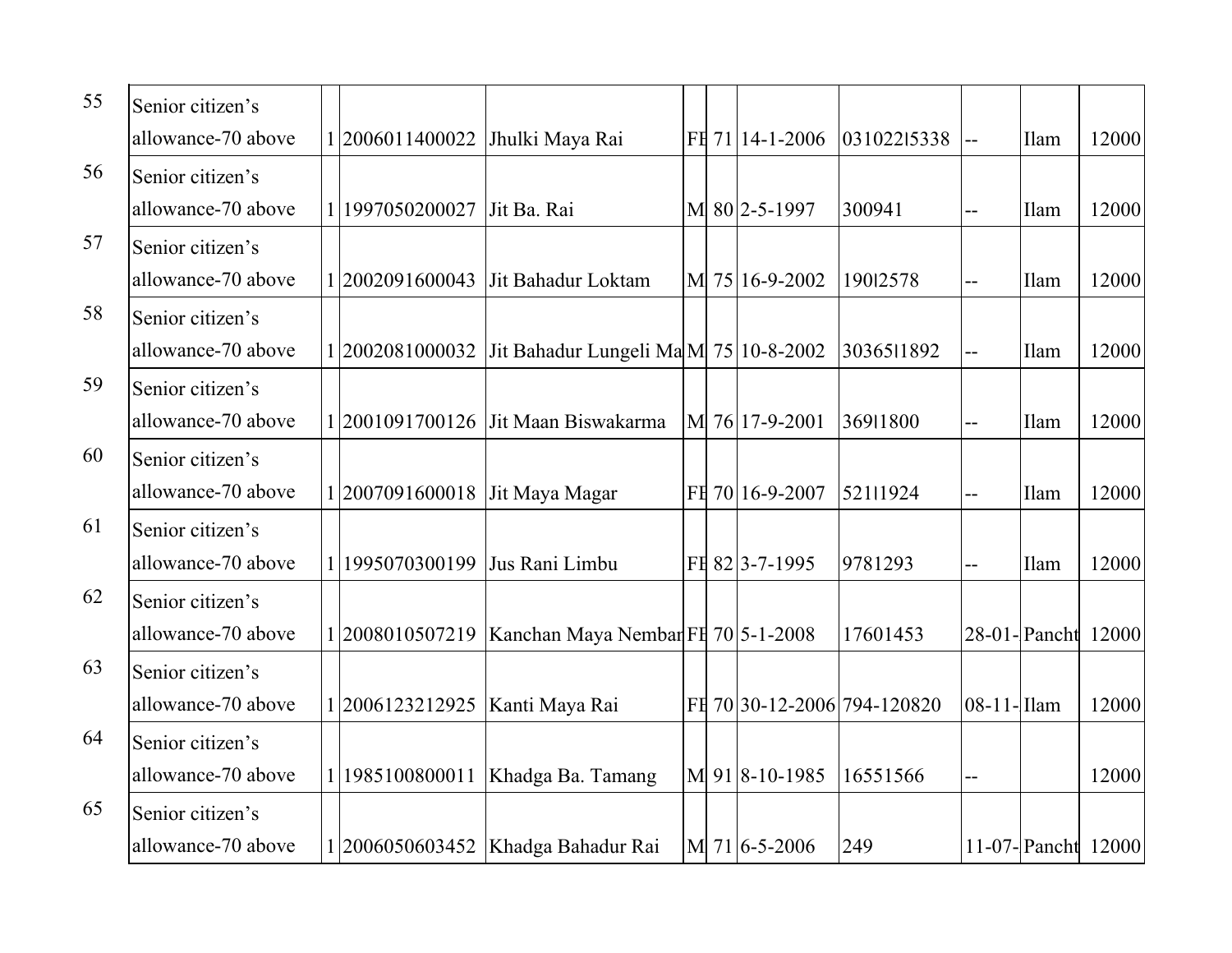| 66 | Senior citizen's   |                                  |                                        |  |                           |                                           |                |             |       |
|----|--------------------|----------------------------------|----------------------------------------|--|---------------------------|-------------------------------------------|----------------|-------------|-------|
|    | allowance-70 above |                                  | 1 2007091204357   Khinamaya Adhikari   |  | FH 70 12-9-2007           | 21081-1843                                | $27-11$ -Ilam  |             | 12000 |
| 67 | Senior citizen's   |                                  |                                        |  |                           |                                           |                |             |       |
|    | allowance-70 above | 1998091900013                    | Khyam Ba. Acharya                      |  | M 79 19-9-1998            | 75313968                                  | $-$            | Jhapa       | 12000 |
| 68 | Senior citizen's   |                                  |                                        |  |                           |                                           |                |             |       |
|    | allowance-70 above |                                  | 1 2000101500047   Kouda Hang Sherma    |  |                           | FI 77 15-10-2000 03-16-70-002231-01- Ilam |                |             | 12000 |
| 69 | Senior citizen's   |                                  |                                        |  |                           |                                           |                |             |       |
|    | allowance-70 above |                                  | 1 2001020400022   Kousila Bhandari     |  | FH 76 4-2-2001            | 10471624                                  | $-$            | <b>Ilam</b> | 12000 |
| 70 | Senior citizen's   |                                  |                                        |  |                           |                                           |                |             |       |
|    | allowance-70 above |                                  | $1 2008100800029$ Kousila Biswakarma   |  | FE 69 8-10-2008           | 14161258                                  | $\overline{a}$ | Ilam        | 7980  |
| 71 | Senior citizen's   |                                  |                                        |  |                           |                                           |                |             |       |
|    | allowance-70 above |                                  | 1 2000090300169   Krishna Kumar Kami   |  | M 77 3-9-2000             | 102211136                                 | $\overline{a}$ |             | 12000 |
| 72 | Senior citizen's   |                                  |                                        |  |                           |                                           |                |             |       |
|    | allowance-70 above |                                  | 1 2004123157406   Krishna Prasad Dulal |  | M 72 30-12-2004 2809/1264 |                                           | $29-09$ -Ilam  |             | 12000 |
| 73 | Senior citizen's   |                                  |                                        |  |                           |                                           |                |             |       |
|    | allowance-70 above |                                  | 1 2001051700017   Kriti Bahadur Basnet |  | M 76 17-5-2001            | 1626014843119--                           |                | Ilam        | 12000 |
| 74 | Senior citizen's   |                                  |                                        |  |                           |                                           |                |             |       |
|    | allowance-70 above | 1 1997031100015   Kumari Limbuni |                                        |  | FH 80 11-3-1997           | 1334197                                   | $\overline{a}$ | Ilam        | 12000 |
| 75 | Senior citizen's   |                                  |                                        |  |                           |                                           |                |             |       |
|    | allowance-70 above |                                  | 1 2004091701854   Kunti Maya Shrestha  |  | FH 73 17-9-2004           | 907/1934                                  | $06-12$ -Ilam  |             | 12000 |
| 76 | Senior citizen's   |                                  |                                        |  |                           |                                           |                |             |       |
|    | allowance-70 above |                                  | 1 2006091503354 Lakh Bahadur Rai       |  | M 71 15-9-2006            | 1001-1348                                 | $07-12$ -Ilam  |             | 12000 |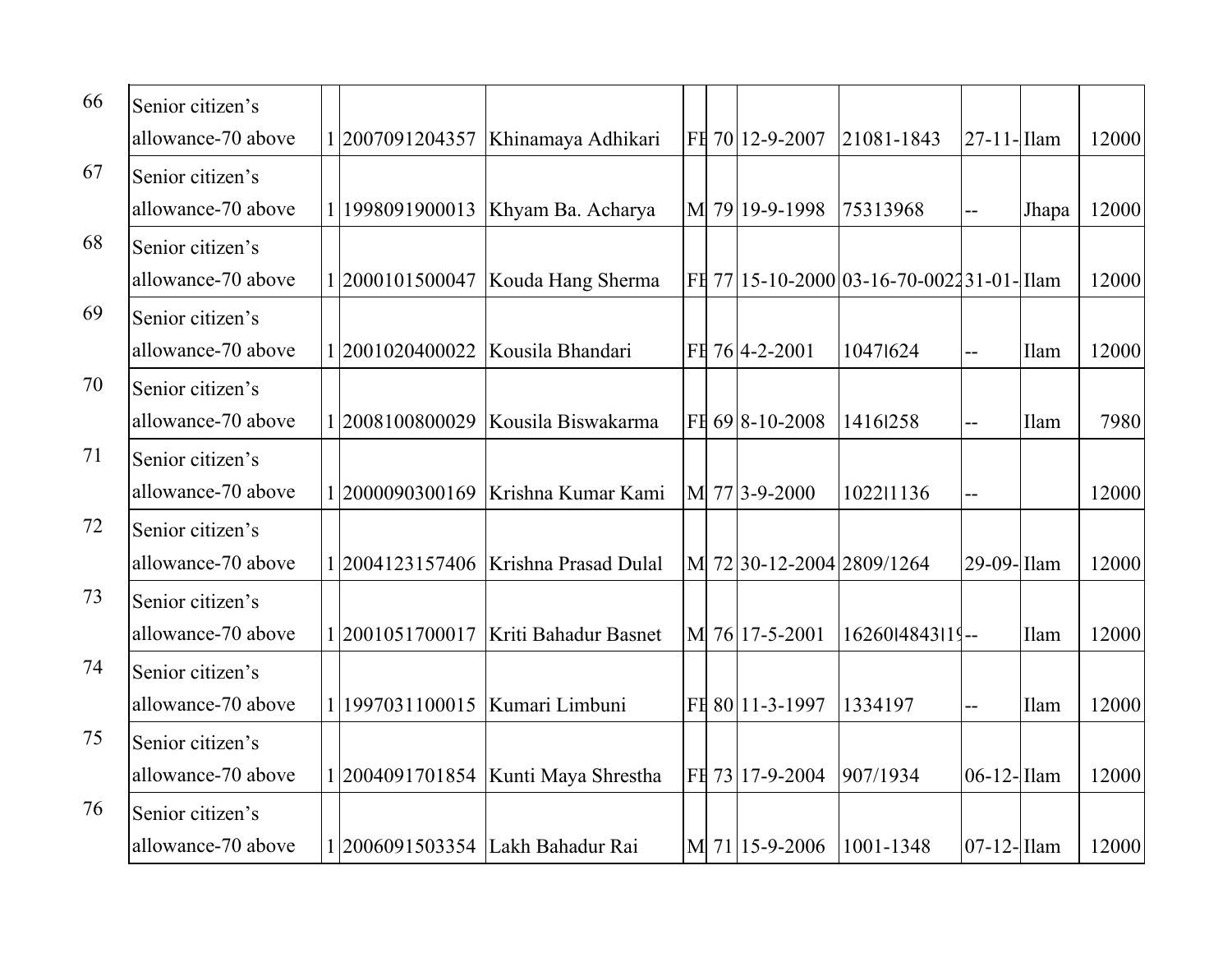| 77 | Senior citizen's   |                                   |                                                        |  |                            |                                    |               |                 |       |
|----|--------------------|-----------------------------------|--------------------------------------------------------|--|----------------------------|------------------------------------|---------------|-----------------|-------|
|    | allowance-70 above | 1 2008010512805 Lakubir Rai       |                                                        |  | M 70 05-01-2008 4-1506-289 |                                    |               | $11-02$ -Solukh | 12000 |
| 78 | Senior citizen's   |                                   |                                                        |  |                            |                                    |               |                 |       |
|    | allowance-70 above |                                   | 1 2005072903385 Lal Bahadur Magar                      |  | M 72 29-7-2005             | 559-1092                           | $10-09$ -Ilam |                 | 12000 |
| 79 | Senior citizen's   |                                   |                                                        |  |                            |                                    |               |                 |       |
|    | allowance-70 above | 1 2007060502336   Lal Bahadur Rai |                                                        |  | M 70 5-6-2007              | 82194                              | $01-10$ -Ilam |                 | 12000 |
| 80 | Senior citizen's   |                                   |                                                        |  |                            |                                    |               |                 |       |
|    | allowance-70 above | 1 2007031701074   Lal Man Limbu   |                                                        |  | M 70 17-3-2007             | 85-893                             | $10-09$ -Ilam |                 | 12000 |
| 81 | Senior citizen's   |                                   |                                                        |  |                            |                                    |               |                 |       |
|    | allowance-70 above |                                   | $1 2004020203741$ Lal Sin Samsingo                     |  | M 73 2-2-2004              | 1474-237                           |               | $18-10$ -Pancht | 12000 |
| 82 | Senior citizen's   |                                   |                                                        |  |                            |                                    |               |                 |       |
|    | allowance-70 above |                                   | $1 2006091503644$ Laxin Bahadur Limbu                  |  | M 71 15-9-2006             | 38-2558                            | 08-09-Illam   |                 | 12000 |
| 83 | Senior citizen's   |                                   |                                                        |  |                            |                                    |               |                 |       |
|    | allowance-70 above |                                   | 1 2004030300032 Laxmi Maya Magarni                     |  | FH 73 3-3-2004             | 110812202                          | $-$           | Ilam            | 12000 |
| 84 | Senior citizen's   |                                   |                                                        |  |                            |                                    |               |                 |       |
|    | allowance-70 above | 1997040900017 Laxmi Shrestha      |                                                        |  | FH 80 9-4-1997             | 030193557                          | $-$           | Ilam            | 12000 |
| 85 | Senior citizen's   |                                   |                                                        |  |                            |                                    |               |                 |       |
|    | allowance-70 above |                                   | 1990060500015 Lila Maya Ghimire                        |  | FE 87 5-6-1990             | 2001031                            |               | Ilam            | 12000 |
| 86 | Senior citizen's   |                                   |                                                        |  |                            |                                    |               |                 |       |
|    | allowance-70 above |                                   | 1 2008021100022   Maan Bir Biswakarma   M 69 11-2-2008 |  |                            | 2323                               | $-$           | Pancht          | 12000 |
| 87 | Senior citizen's   |                                   |                                                        |  |                            |                                    |               |                 |       |
|    | allowance-70 above |                                   | 1 2001121800029   Man Ba. Bega Limbu                   |  |                            | M 75 18-12-2001 03 16 70 100 10 -- |               | Ilam            | 12000 |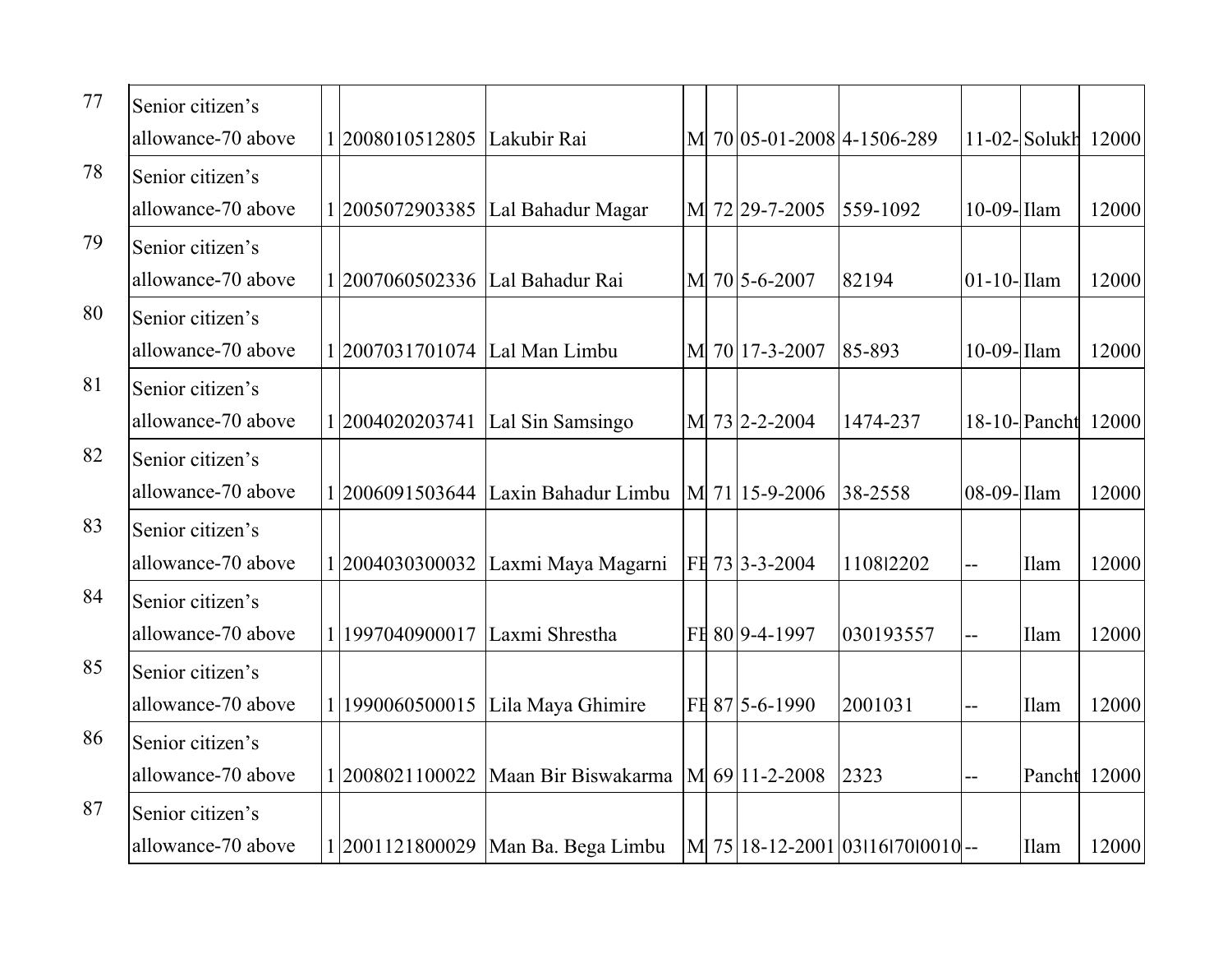| 88 | Senior citizen's   |                                |                                                        |  |                 |          |                          |             |       |
|----|--------------------|--------------------------------|--------------------------------------------------------|--|-----------------|----------|--------------------------|-------------|-------|
|    | allowance-70 above | 12000010500071                 | Man Maya Nepal                                         |  | FH 77 5-1-2000  | 8081399  | $-$                      | Ilam        | 12000 |
| 89 | Senior citizen's   |                                |                                                        |  |                 |          |                          |             |       |
|    | allowance-70 above | 12002091701601                 | Mati Maya Rai                                          |  | FH 75 17-9-2002 | 757      | $21-10$ -Ilam            |             | 12000 |
| 90 | Senior citizen's   |                                |                                                        |  |                 |          |                          |             |       |
|    | allowance-70 above |                                | 1 2007021506053   Maya Devi Budathoki                  |  | FH 70 15-2-2007 | 23111512 | $15-02$ -Jhapa           |             | 12000 |
| 91 | Senior citizen's   |                                |                                                        |  |                 |          |                          |             |       |
|    | allowance-70 above |                                | 1 2006091500152   Moti Ram Biswakarma   M 71 15-9-2006 |  |                 | 46711755 | $-$                      | <b>Ilam</b> | 12000 |
| 92 | Senior citizen's   |                                |                                                        |  |                 |          |                          |             |       |
|    | allowance-70 above |                                | 1 1991080200016 Naina Bahadur Shrestha M 86 2-8-1991   |  |                 | 71433    | $10-09$ -Ilam            |             | 12000 |
| 93 | Senior citizen's   |                                |                                                        |  |                 |          |                          |             |       |
|    | allowance-70 above | 1 1994041600019                | Nani Maya Rai                                          |  | FH 83 16-4-1994 | 99010381 | $\overline{\phantom{a}}$ | Jhapa       | 12000 |
| 94 | Senior citizen's   |                                |                                                        |  |                 |          |                          |             |       |
|    | allowance-70 above | 2001080400027                  | Nar Bahadur Rai                                        |  | M 76 4-8-2001   | 19612517 | $-$                      | Ilam        | 12000 |
| 95 | Senior citizen's   |                                |                                                        |  |                 |          |                          |             |       |
|    | allowance-70 above | 1 2007040202273                | Nar Maya Dahal                                         |  | FH 70 2-4-2007  | 72123    | $30-11$ -Ilam            |             | 12000 |
| 96 | Senior citizen's   |                                |                                                        |  |                 |          |                          |             |       |
|    | allowance-70 above | 1 2007010100282                | Nar Maya Lamgade                                       |  | FE 70 1-1-2007  | 58111768 | $-$                      | Ilam        | 12000 |
| 97 | Senior citizen's   |                                |                                                        |  |                 |          |                          |             |       |
|    | allowance-70 above | 12008010100262                 | Nar Maya Magar                                         |  | FH 69 1-1-2008  | 23111100 | $04-09$ -Jhapa           |             | 12000 |
| 98 | Senior citizen's   |                                |                                                        |  |                 |          |                          |             |       |
|    | allowance-70 above | 1 2007090301923   Nar Maya Rai |                                                        |  | FH 70 3-9-2007  | 187606   | 06-11-Ilam               |             | 12000 |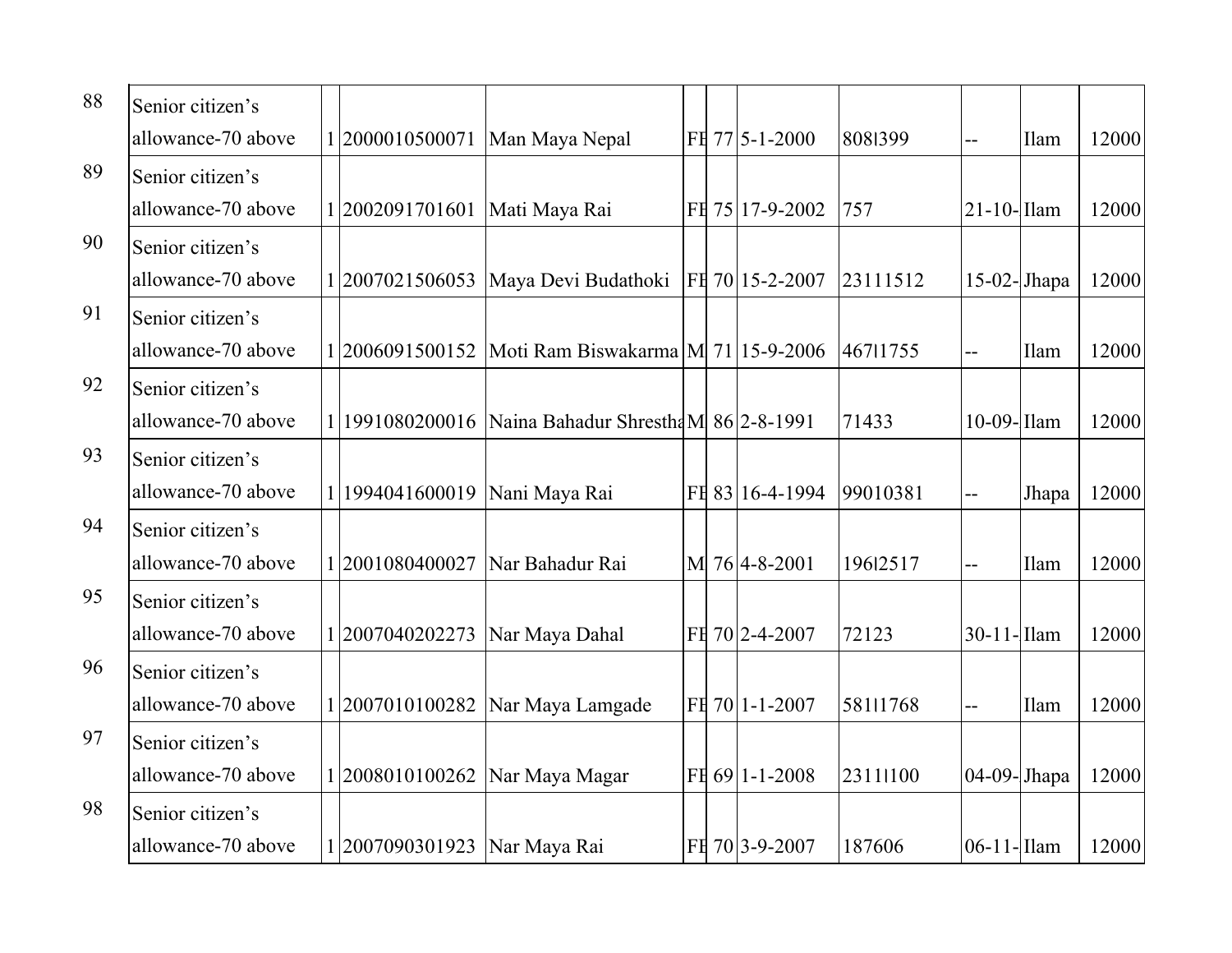| 99  | Senior citizen's   |                                 |                                                  |  |                           |            |                |              |       |
|-----|--------------------|---------------------------------|--------------------------------------------------|--|---------------------------|------------|----------------|--------------|-------|
|     | allowance-70 above | 1 1999042600017                 | Narayan Tamang                                   |  | M 78 26-4-1999            | 261924     | $-$            | Ilam         | 12000 |
| 100 | Senior citizen's   |                                 |                                                  |  |                           |            |                |              |       |
|     | allowance-70 above | 2006091503347                   | Nari Maya Limbuni                                |  | FH 71 15-9-2006           | 174-2579   | $09-09$ -Ilam  |              | 12000 |
| 101 | Senior citizen's   |                                 |                                                  |  |                           |            |                |              |       |
|     | allowance-70 above | 1 2005091601152   Nari Maya Rai |                                                  |  | FH 72 16-9-2005           | 1479-2720  | $01-03$ -Ilam  |              | 12000 |
| 102 | Senior citizen's   |                                 |                                                  |  |                           |            |                |              |       |
|     | allowance-70 above |                                 | 1 2001122601525   Ner Dhoj Nembang               |  | M 75 26-12-2001 838-216   |            |                | 18-10-Pancht | 12000 |
| 103 | Senior citizen's   |                                 |                                                  |  |                           |            |                |              |       |
|     | allowance-70 above |                                 | 1 2003123183222   Nil Bahadur Bhandari           |  | M 73 30-12-2003 2416/1643 |            | $\overline{a}$ | Ilam         | 12000 |
| 104 | Senior citizen's   |                                 |                                                  |  |                           |            |                |              |       |
|     | allowance-70 above | 1 2005080300012                 | Pabi Maya Kami                                   |  | FH 72 3-8-2005            | 139811137  | $-$            |              | 12000 |
| 105 | Senior citizen's   |                                 |                                                  |  |                           |            |                |              |       |
|     | allowance-70 above | 2003080500012                   | Pabitra Devi Basnet                              |  | FH 74 5-8-2003            | 3659611103 | $\overline{a}$ | Ilam         | 12000 |
| 106 | Senior citizen's   |                                 |                                                  |  |                           |            |                |              |       |
|     | allowance-70 above |                                 | 2002091600183 Padam Bahadur Limbu M 75 16-9-2002 |  |                           | 19012578   | 09-09-Ilam     |              | 12000 |
| 107 | Senior citizen's   |                                 |                                                  |  |                           |            |                |              |       |
|     | allowance-70 above |                                 | 2001010100515 Pancha Bahadur Rai                 |  | M 76 1-1-2001             | 3811207    | $-$            | Ilam         | 12000 |
| 108 | Senior citizen's   |                                 |                                                  |  |                           |            |                |              |       |
|     | allowance-70 above |                                 | 1994081200027 Pancha Maan Rai                    |  | M 83 12-8-1994            | 115688     | $\overline{a}$ | Ilam         | 12000 |
| 109 | Senior citizen's   |                                 |                                                  |  |                           |            |                |              |       |
|     | allowance-70 above | 1 2004091600133 Phul Maya Rai   |                                                  |  | FH 73 16-9-2004           | 9601252    |                |              | 12000 |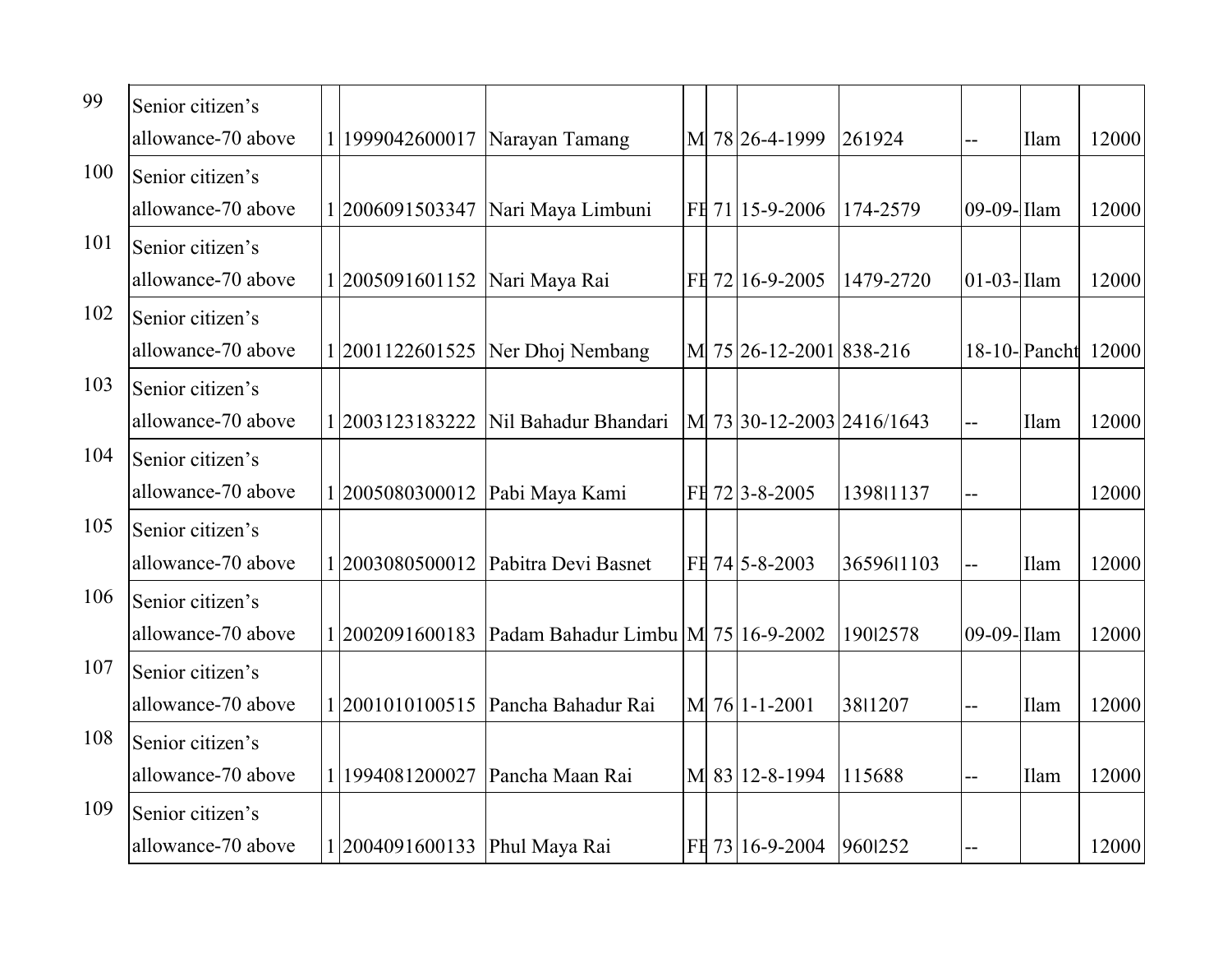| 110 | Senior citizen's   |                                   |                                    |  |                           |           |               |      |       |
|-----|--------------------|-----------------------------------|------------------------------------|--|---------------------------|-----------|---------------|------|-------|
|     | allowance-70 above | 1 2006123181328 Pirthi Shingh Rai |                                    |  | M 70 30-12-2006 6931-2410 |           | $05-08$ -Ilam |      | 12000 |
| 111 | Senior citizen's   |                                   |                                    |  |                           |           |               |      |       |
|     | allowance-70 above |                                   | 1993110700015 Pratap Singh Tamang  |  | M 84 7-11-1993            | 8452690   | $-$           | Ilam | 12000 |
| 112 | Senior citizen's   |                                   |                                    |  |                           |           |               |      |       |
|     | allowance-70 above | 1996010100459 Prem Laal Rai       |                                    |  | M 81 1-1-1996             | 226912327 | $-$           | Ilam | 12000 |
| 113 | Senior citizen's   |                                   |                                    |  |                           |           |               |      |       |
|     | allowance-70 above |                                   | 1989050300014 Purna Maya Tamang    |  | FH 88 3-5-1989            | 882691    |               | Ilam | 12000 |
| 114 | Senior citizen's   |                                   |                                    |  |                           |           |               |      |       |
|     | allowance-70 above |                                   | 1 2002101100034   Raghubir Khadka  |  | M 75 11-10-2002 11061546  |           | $-$           | Ilam | 12000 |
| 115 | Senior citizen's   |                                   |                                    |  |                           |           |               |      |       |
|     | allowance-70 above | 1 2007090300867                   | Ras Manya Rai                      |  | FH 70 3-9-2007            | 1503      | 21-10- Ilam   |      | 12000 |
| 116 | Senior citizen's   |                                   |                                    |  |                           |           |               |      |       |
|     | allowance-70 above | 2002050900038                     | Ratna Lal Giri                     |  | M 75 9-5-2002             | 871800    | $-$           | Ilam | 12000 |
| 117 | Senior citizen's   |                                   |                                    |  |                           |           |               |      |       |
|     | allowance-70 above | 2003101201783                     | Rudra Prasad Ghimire               |  | M 74 12-10-2003 512/13    |           | $-$           | Ilam | 12000 |
| 118 | Senior citizen's   |                                   |                                    |  |                           |           |               |      |       |
|     | allowance-70 above | 2007030500022                     | Rup Maya Rai                       |  | $FE$ 70 5-3-2007          | 909111060 | $-$           | Ilam | 12000 |
| 119 | Senior citizen's   |                                   |                                    |  |                           |           |               |      |       |
|     | allowance-70 above | 2001111000044                     | Rup Maya Thapa                     |  | FE 76 10-11-2001 597 1917 |           | $-$           |      | 12000 |
| 120 | Senior citizen's   |                                   |                                    |  |                           |           |               |      |       |
|     | allowance-70 above |                                   | 2006091504873 Rup Parshad Sheretha |  | M 71 15-9-2006 20-1823    |           | 08-09-Ilam    |      | 12000 |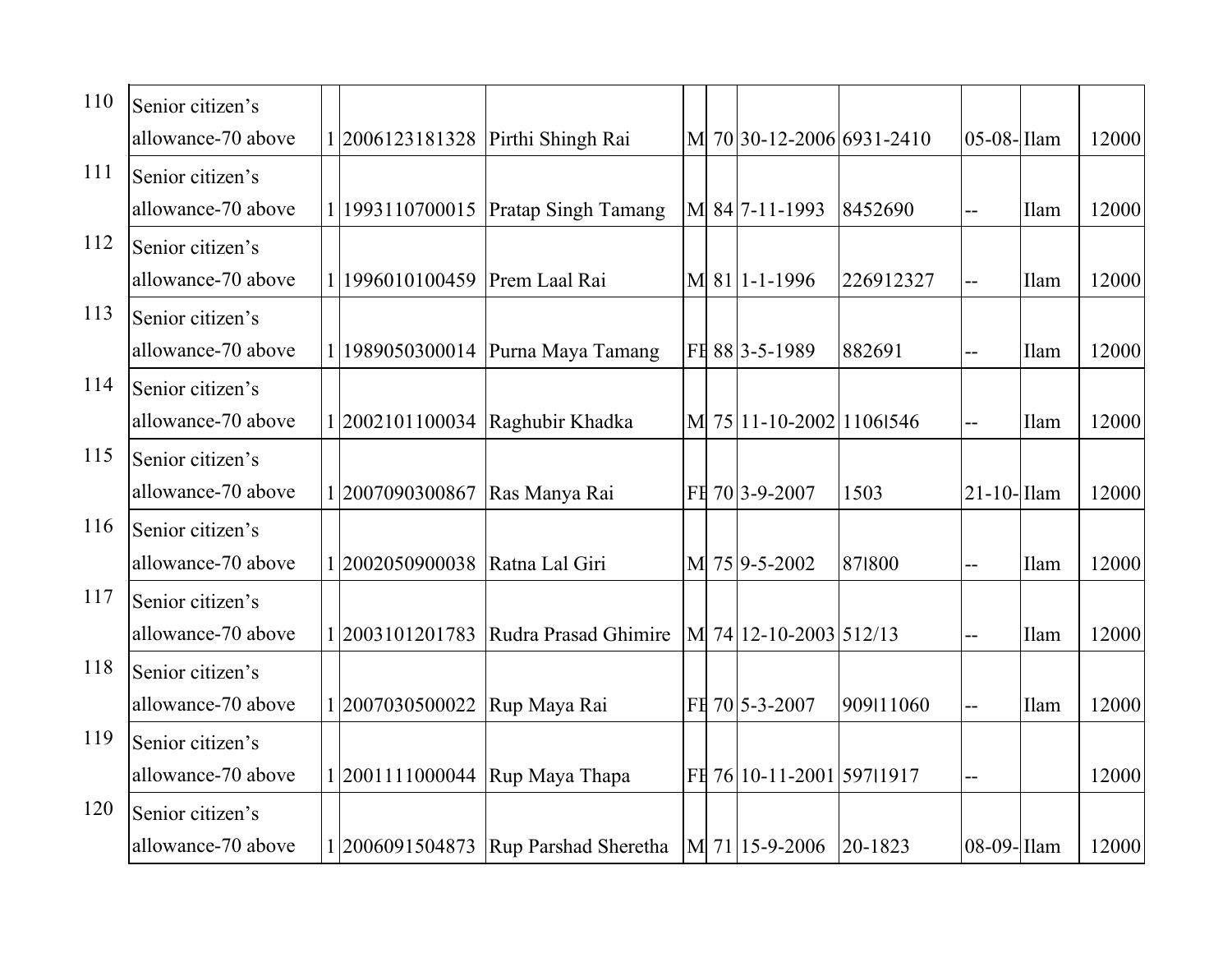| 121 | Senior citizen's   |                             |                                     |  |                          |                              |                |       |       |
|-----|--------------------|-----------------------------|-------------------------------------|--|--------------------------|------------------------------|----------------|-------|-------|
|     | allowance-70 above | 12008030203955              | San Maya Limbu                      |  | FH 70 02-03-2008 37-2559 |                              | 08-09-Ilam     |       | 12000 |
| 122 | Senior citizen's   |                             |                                     |  |                          |                              |                |       |       |
|     | allowance-70 above |                             | 1 2003050702895 San Maya Tamang     |  | FH 74 7-5-2003           | 030193/2073                  | $-$            | Ilam  | 12000 |
| 123 | Senior citizen's   |                             |                                     |  |                          |                              |                |       |       |
|     | allowance-70 above |                             | 1 2001010100838   Sancha Maya Limbu |  | FH 76 1-1-2001           | $031670 - 01448$ --          |                | Ilam  | 12000 |
| 124 | Senior citizen's   |                             |                                     |  |                          |                              |                |       |       |
|     | allowance-70 above | 2006030300029               | Sari Maya Rai                       |  | FH 71 3-3-2006           | 94612563                     | $-$            | Ilam  | 12000 |
| 125 | Senior citizen's   |                             |                                     |  |                          |                              |                |       |       |
|     | allowance-70 above | 1 1990021500013             | Shyam Ba. Magar                     |  | M 87 15-2-1990           | 30373881                     | $\overline{a}$ | Ilam  | 12000 |
| 126 | Senior citizen's   |                             |                                     |  |                          |                              |                |       |       |
|     | allowance-70 above | 1 2004040601759             | Sibip Maya Rai                      |  | FE 73 6-4-2004           | 03-01-75-025725-07-Illam     |                |       | 12000 |
| 127 | Senior citizen's   |                             |                                     |  |                          |                              |                |       |       |
|     | allowance-70 above | 1997040100022               | Sobhit Maan Limbu                   |  | M 80 1-4-1997            | 52                           | $-$            | Moran | 12000 |
| 128 | Senior citizen's   |                             |                                     |  |                          |                              |                |       |       |
|     | allowance-70 above | 1988032200029               | Subhadra Shrestha                   |  | FE 89 22-3-1988          | 457                          |                | Ilam  | 12000 |
| 129 | Senior citizen's   |                             |                                     |  |                          |                              |                |       |       |
|     | allowance-70 above | 1 2007092001729             | Suk Maya Loktam                     |  | FH 70 20-9-2007          | 417437                       | $11-09$ -Ilam  |       | 12000 |
| 130 | Senior citizen's   |                             |                                     |  |                          |                              |                |       |       |
|     | allowance-70 above | 1 2001090200045             | Suk Maya Rai                        |  | FH 76 2-9-2001           | 935,2512                     | $-$            | Ilam  | 12000 |
| 131 | Senior citizen's   |                             |                                     |  |                          |                              |                |       |       |
|     | allowance-70 above | 2008051203181 Sumitra Limbu |                                     |  |                          | FH 70 12-05-2008 030193-2292 | 19-12-Ilam     |       | 12000 |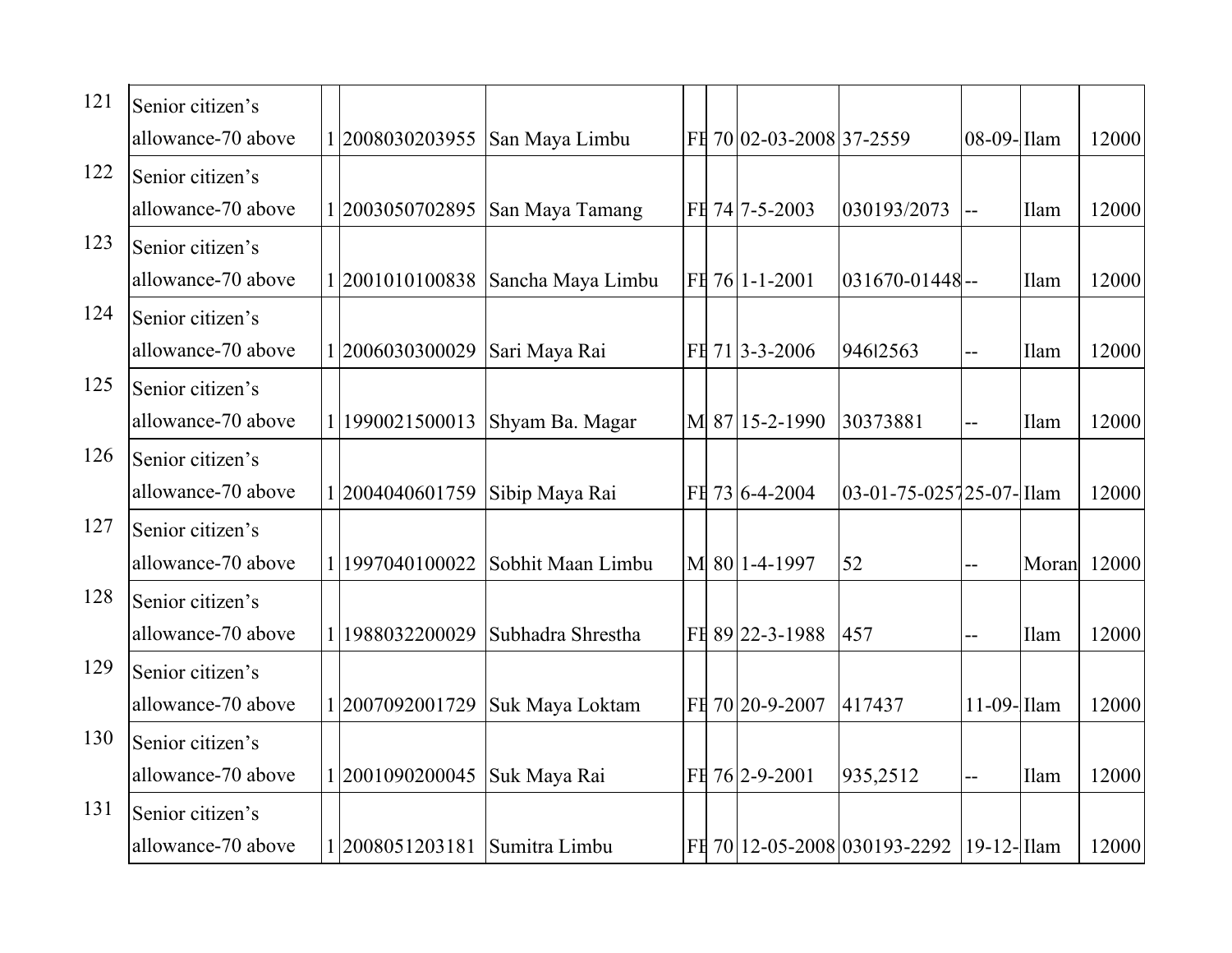| 132 | Senior citizen's   |                 |                                                         |  |                            |                             |                          |                 |       |
|-----|--------------------|-----------------|---------------------------------------------------------|--|----------------------------|-----------------------------|--------------------------|-----------------|-------|
|     | allowance-70 above | 12000010100541  | Surya Kumari Shrestha FE 77   1-1-2000                  |  |                            | 357701114                   | $\overline{\phantom{a}}$ | Moran           | 12000 |
| 133 | Senior citizen's   |                 |                                                         |  |                            |                             |                          |                 |       |
|     | allowance-70 above | 2006051801095   | Tej Bahadur Karki                                       |  | M 71 18-5-2006             | 22-337                      | $21-09$ -Ilam            |                 | 12000 |
| 134 | Senior citizen's   |                 |                                                         |  |                            |                             |                          |                 |       |
|     | allowance-70 above | 1 2007100401978 | Tej Bahadur Rai                                         |  | M 70 4-10-2007             | 6471011                     | $26-11$ -Ilam            |                 | 12000 |
| 135 | Senior citizen's   |                 |                                                         |  |                            |                             |                          |                 |       |
|     | allowance-70 above | 2000092000056   | Tek Ba. Rai                                             |  | M 77 20-9-2000             | 21612536                    | $-$                      | Ilam            | 12000 |
| 136 | Senior citizen's   |                 |                                                         |  |                            |                             |                          |                 |       |
|     | allowance-70 above |                 | 1 2000091700112 Til Hangma Limbuni                      |  | FH 77 17-9-2000            | 1631117                     | $\overline{a}$           | Ilam            | 12000 |
| 137 | Senior citizen's   |                 |                                                         |  |                            |                             |                          |                 |       |
|     | allowance-70 above | 12008010100272  | Tip Rani Nembang                                        |  | FH 69 1-1-2008             | 1958173                     | $-$                      |                 | 12000 |
| 138 | Senior citizen's   |                 |                                                         |  |                            |                             |                          |                 |       |
|     | allowance-70 above | 2007112600542   | Yam Prasad Giri                                         |  |                            | M 70 26-11-2007 03017102664 | $13-10$ -Ilam            |                 | 12000 |
| 139 | Senior citizen's   |                 |                                                         |  |                            |                             |                          |                 |       |
|     | allowance-Dalit    |                 | 1 2016080401171   Arjun Kumari Biswakar FE 61  4-8-2016 |  |                            | 185-1855                    | 11-09- Ilam              |                 | 7980  |
| 140 | Senior citizen's   |                 |                                                         |  |                            |                             |                          |                 |       |
|     | allowance-Dalit    | 2015101001945   | Bal Bahadur Biswakarn M 62 10-10-2015 1418-259          |  |                            |                             | $32-02$ -Ilam            |                 | 7980  |
| 141 | Senior citizen's   |                 |                                                         |  |                            |                             |                          |                 |       |
|     | allowance-Dalit    |                 | 1 2015090700804   Bal Bahadur Kami                      |  | M 62 7-9-2015              | 475-528                     | 27-09-Ilam               |                 | 7980  |
| 142 | Senior citizen's   |                 |                                                         |  |                            |                             |                          |                 |       |
|     | allowance-Dalit    |                 | 2014010300863 Chudamani Kami                            |  | $M\vert 63 \vert 3-1-2014$ | 251/441                     |                          | $07-12$ -Pancht | 7980  |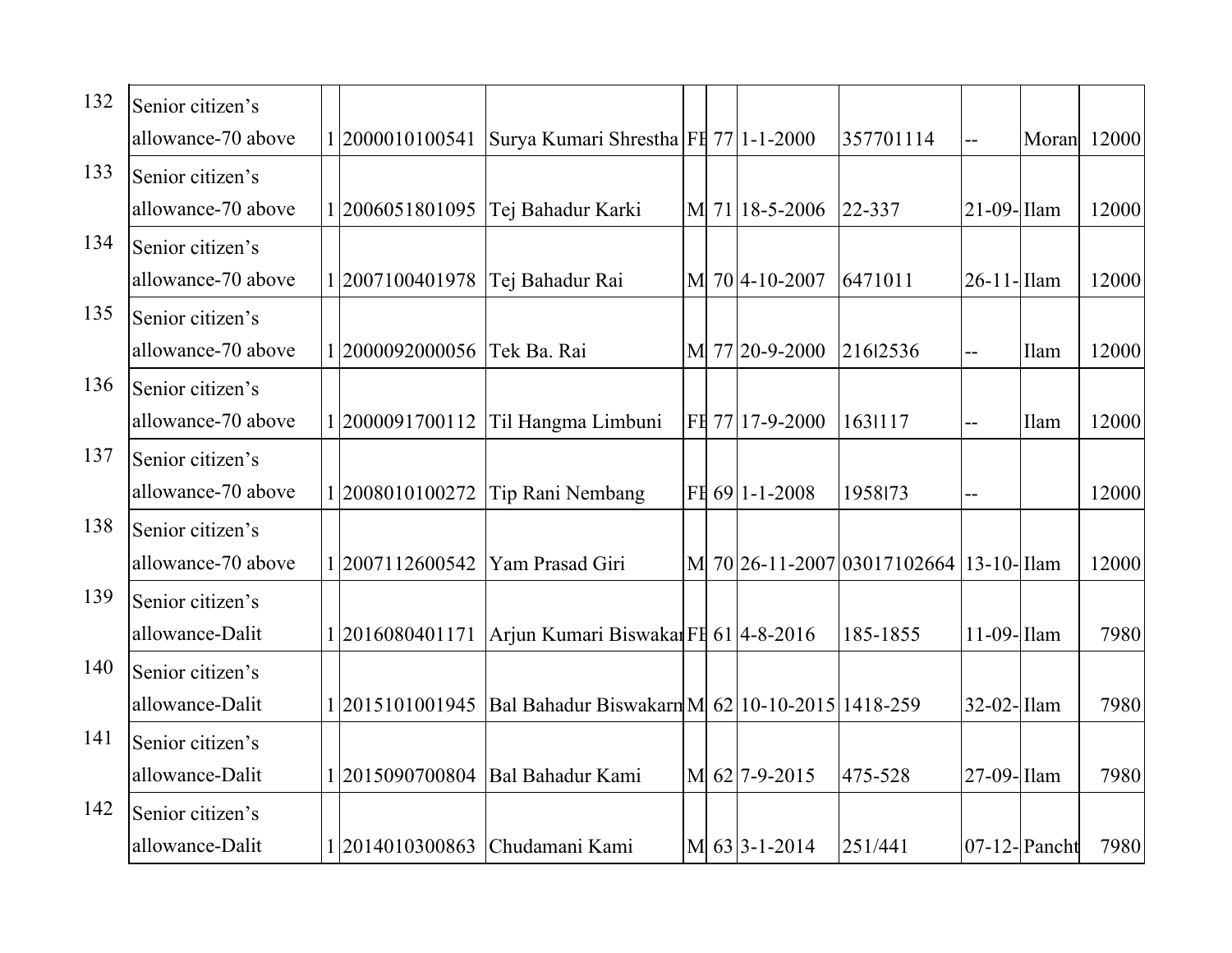| 143 | Senior citizen's |                                    |                                                                       |  |                           |           |                |        |      |
|-----|------------------|------------------------------------|-----------------------------------------------------------------------|--|---------------------------|-----------|----------------|--------|------|
|     | allowance-Dalit  | 1 2011010100233                    | Dal Bahadur Biswakarn M 66 1-1-2011                                   |  |                           | 254714157 | $-$            | Pancht | 7980 |
| 144 | Senior citizen's |                                    |                                                                       |  |                           |           |                |        |      |
|     | allowance-Dalit  | 2017070200557                      | Dhan Bahadur Biswaka M 60 2-7-2017                                    |  |                           | 109863    | $27-08$ -Ilam  |        | 7980 |
| 145 | Senior citizen's |                                    |                                                                       |  |                           |           |                |        |      |
|     | allowance-Dalit  | [2012123000617   Dilli Ram Kami    |                                                                       |  | M 64 30-12-2012 1279 5526 |           | $-$            | Pancht | 7980 |
| 146 | Senior citizen's |                                    |                                                                       |  |                           |           |                |        |      |
|     | allowance-Dalit  | 1 2015050402359   Ful Maya Baraili |                                                                       |  | FH 62 4-5-2015            | 455       | $22-10$ -Ilam  |        | 7980 |
| 147 | Senior citizen's |                                    |                                                                       |  |                           |           |                |        |      |
|     | allowance-Dalit  | 1 2015090700823   Kali Maya Kami   |                                                                       |  | FH 62 7-9-2015            | 525-529   | 07-09-2046     |        | 7980 |
| 148 | Senior citizen's |                                    |                                                                       |  |                           |           |                |        |      |
|     | allowance-Dalit  | 1 2016091400709                    | Khadka Bahadur Biswa M 61 14-9-2016                                   |  |                           | 6971-319  | $20-10$ -Jhapa |        | 7980 |
| 149 | Senior citizen's |                                    |                                                                       |  |                           |           |                |        |      |
|     | allowance-Dalit  |                                    | 2012031500088 Lal Bahadur Baraili                                     |  | M 65 15-3-2012            | 37311717  | $-$            | Ilam   | 7980 |
| 150 | Senior citizen's |                                    |                                                                       |  |                           |           |                |        |      |
|     | allowance-Dalit  |                                    | 2017071400826   Man Bahadur Kami                                      |  | M 60 14-7-2017            | 185214    | 09-09-Ilam     |        | 7980 |
| 151 | Senior citizen's |                                    |                                                                       |  |                           |           |                |        |      |
|     | allowance-Dalit  |                                    | 2010091600038 Mitra Laal Baraili                                      |  | M 67 16-9-2010            | 43611844  | $-$            | Ilam   | 7980 |
| 152 | Senior citizen's |                                    |                                                                       |  |                           |           |                |        |      |
|     | allowance-Dalit  |                                    | 1 2017111701043   Nar Maya Biswakarma   F1 60  17-11-2017  0301932293 |  |                           |           | 19-12-Ilam     |        | 7980 |
| 153 | Senior citizen's |                                    |                                                                       |  |                           |           |                |        |      |
|     | allowance-Dalit  |                                    | 2017072400361 Phul Maya Baraili                                       |  | FH 60 24-7-2017           | 4001772   | $11-09$ -Ilam  |        | 7980 |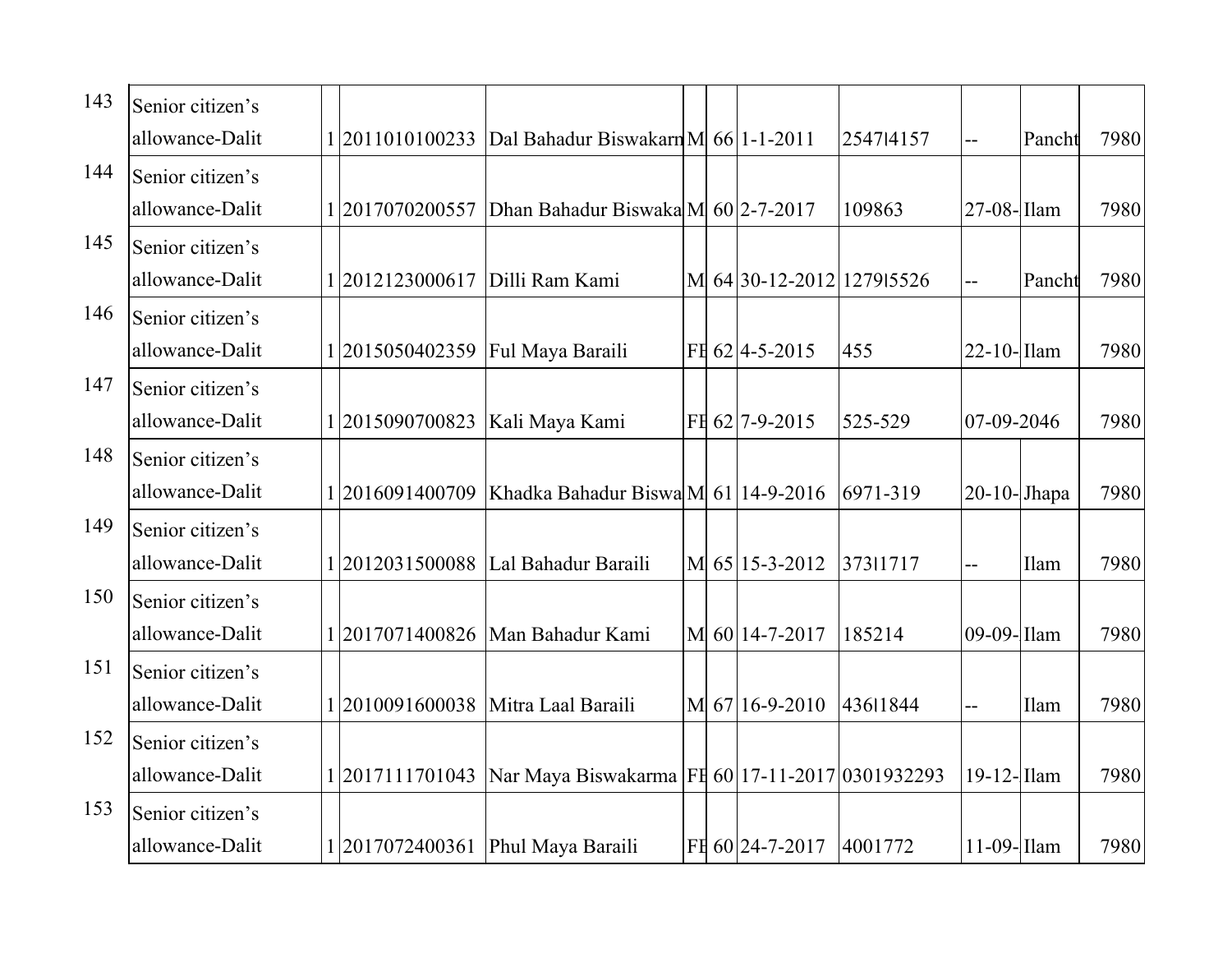| 154 | Senior citizen's |                 |                                                 |  |                |            |               |              |      |
|-----|------------------|-----------------|-------------------------------------------------|--|----------------|------------|---------------|--------------|------|
|     | allowance-Dalit  | 1 2011090700951 | Phul Maya Bishwokarm FE 66 7-9-2011             |  |                | 1020-2164  | $08-12$ -Ilam |              | 7980 |
| 155 | Senior citizen's |                 |                                                 |  |                |            |               |              |      |
|     | allowance-Dalit  | 2009090600015   | Som Ba. Baraili                                 |  | M 68 6-9-2009  | 14871318   | $-$           | Ilam         | 7980 |
| 156 | Senior citizen's |                 |                                                 |  |                |            |               |              |      |
|     | allowance-Dalit  | 1 2012020200062 | Sori Maya Kamini                                |  | FH 65 2-2-2012 | 59011801   | $-$           | Ilam         | 7980 |
| 157 | Senior citizen's |                 |                                                 |  |                |            |               |              |      |
|     | allowance-Dalit  | 2016123065157   | Sukha Maya Biswakarn FI 60 30-12-2016 2566-4158 |  |                |            |               | 03-12-Pancht | 7980 |
| 158 | Senior citizen's |                 |                                                 |  |                |            |               |              |      |
|     | allowance-Dalit  | 12009030200333  | Tanka Maya Damini                               |  | FH 68 2-3-2009 | 40511890   | --            | Ilam         | 7980 |
| 159 | Senior Citizen's |                 |                                                 |  |                |            |               |              |      |
|     | Single women's   |                 |                                                 |  |                |            |               |              |      |
|     | allowance        | 2010090700062   | Bed Maya Limbu                                  |  | FH 67 7-9-2010 | 31811825   | 16-12-Ilam    |              | 7980 |
| 160 | Senior Citizen's |                 |                                                 |  |                |            |               |              |      |
|     | Single women's   |                 |                                                 |  |                |            |               |              |      |
|     | allowance        |                 | 2009070300024   Bhim Rani Limbu                 |  | FH 68 3-7-2009 | 55311052   | 27-09- Ilam   |              | 7980 |
| 161 | Senior Citizen's |                 |                                                 |  |                |            |               |              |      |
|     | Single women's   |                 |                                                 |  |                |            |               |              |      |
|     | allowance        | 2015050504618   | Bimala Devi Poudel                              |  | FH 62 5-5-2015 | 1537344    | $18-11$ -Ilam |              | 7980 |
| 162 | Senior Citizen's |                 |                                                 |  |                |            |               |              |      |
|     | Single women's   |                 |                                                 |  |                |            |               |              |      |
|     | allowance        |                 | 2017080800024 Bishnu Maya Rai                   |  | FE 60 8-8-2017 | 0301931933 | $-$           | Ilam         | 7980 |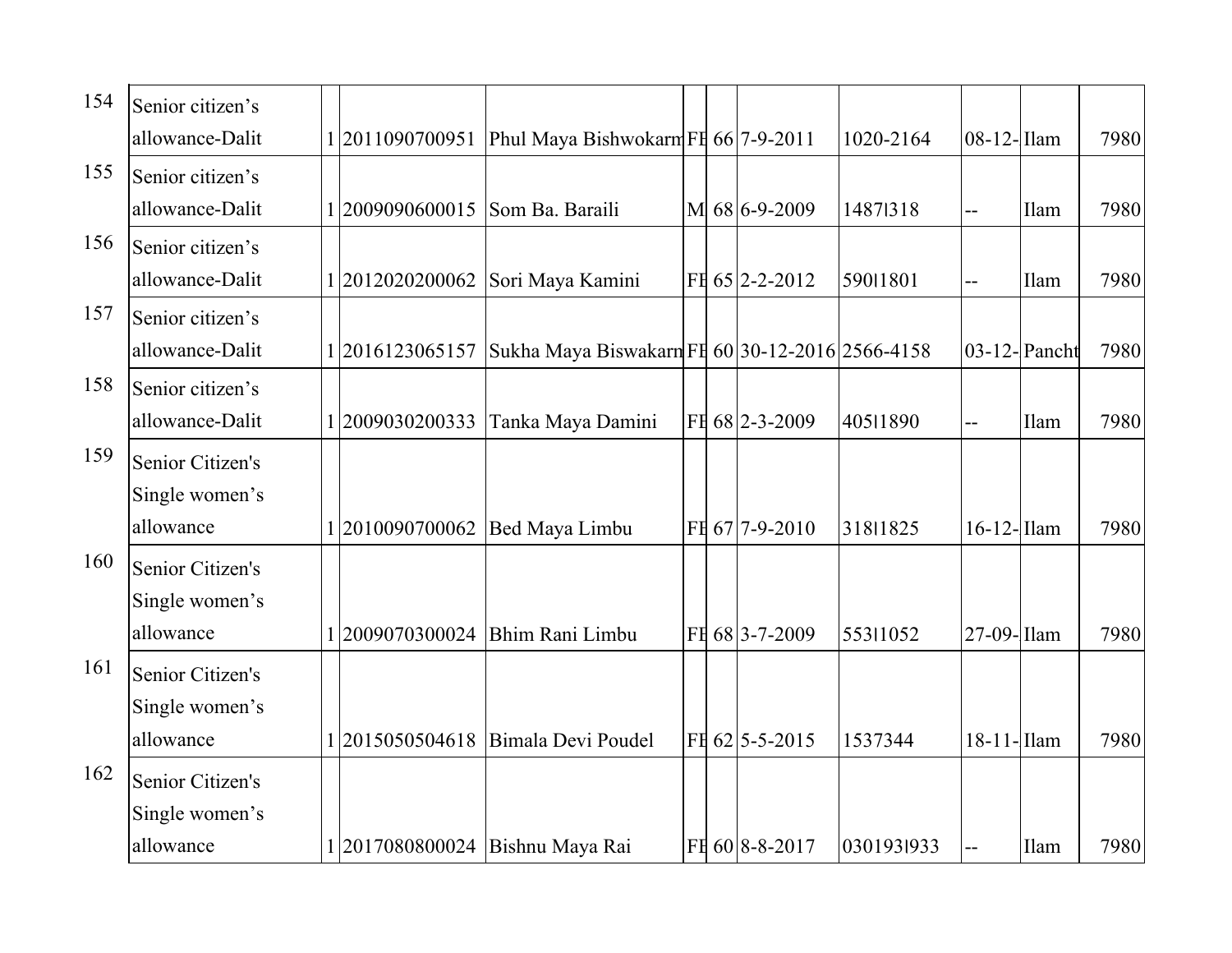| 163 | Senior Citizen's                                |                                |                                      |  |                 |                              |               |      |      |
|-----|-------------------------------------------------|--------------------------------|--------------------------------------|--|-----------------|------------------------------|---------------|------|------|
|     | Single women's<br>allowance                     | 2009040504473                  | Biva Maya Magar                      |  | FH 68 5-4-2009  | 1080-2328                    | 28-10-Ilam    |      | 7980 |
| 164 | Senior Citizen's<br>Single women's<br>allowance |                                | 1 2014071500028   Dambar Kumari Giri |  | FH 63 15-7-2014 | 3401311                      |               | Ilam | 7980 |
| 165 | Senior Citizen's<br>Single women's              |                                |                                      |  |                 |                              |               |      |      |
| 166 | allowance<br>Senior Citizen's<br>Single women's | 2014030200512                  | Deu Kumari Shrestha                  |  | FE 63 2-3-2014  | 1688                         |               |      | 7980 |
| 167 | allowance<br>Senior Citizen's                   | 2009070200026 Dew Rupa Giri    |                                      |  | FH 68 2-7-2009  | 11371996                     | $-$           | Ilam | 7980 |
|     | Single women's<br>allowance                     | 1 2013020201985                | Dhan Maya Rai                        |  | FH 64 2-2-2013  | 9832693                      | $07-12$ -Ilam |      | 7980 |
| 168 | Senior Citizen's<br>Single women's<br>allowance | 1 2017010100214   Dil Maya Rai |                                      |  | FH 60 1-1-2017  | 03019312349                  |               | Ilam | 7980 |
| 169 | Senior Citizen's<br>Single women's              |                                |                                      |  |                 |                              |               |      |      |
|     | allowance                                       | 2011011004855 Ganga Maya Rai   |                                      |  | FH 66 10-1-2011 | $ 03-01-76-010902-03-1$ Ilam |               |      | 7980 |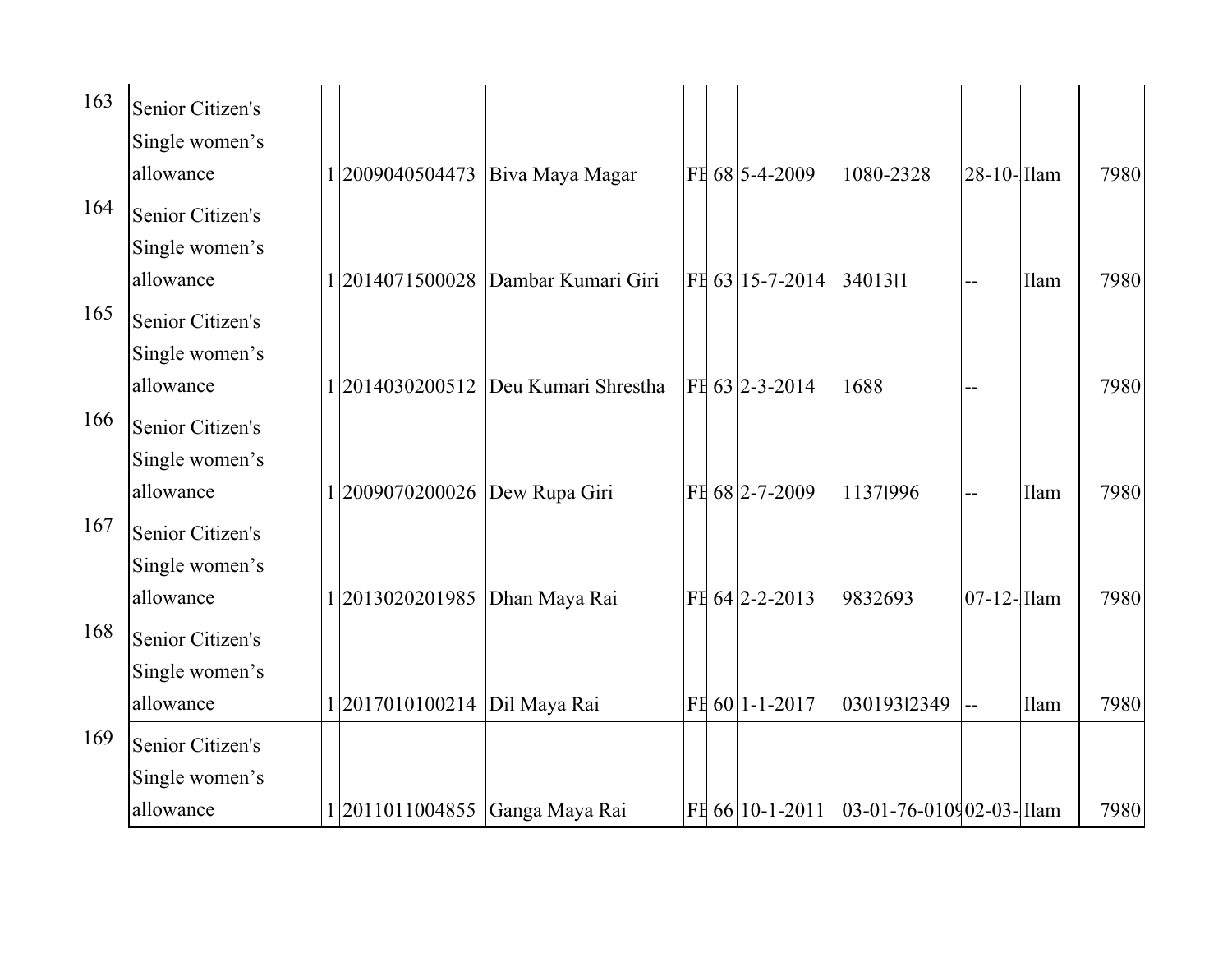| 170 | Senior Citizen's<br>Single women's              |                                  |                                  |  |                   |                              |               |      |      |
|-----|-------------------------------------------------|----------------------------------|----------------------------------|--|-------------------|------------------------------|---------------|------|------|
|     | allowance                                       | 2015030201723 Gita Devi Mahat    |                                  |  | FH 62 2-3-2015    | 672-1102                     | $12-11$ -Ilam |      | 7980 |
| 171 | Senior Citizen's<br>Single women's<br>allowance | 1 2009091500073 Jai Maya Lama    |                                  |  | FH 68 15-9-2009   | 718                          |               | Ilam | 7980 |
| 172 | Senior Citizen's<br>Single women's<br>allowance |                                  | 2011090200012   Kamala Devi Giri |  | FH 66 2-9-2011    | 1628911882                   |               | Ilam | 7980 |
| 173 | Senior Citizen's<br>Single women's<br>allowance |                                  | 2016021300029 Khin Maya Dhakal   |  | FH 61 13-2-2016   | 7615501                      | 23-02-2046    |      | 7980 |
| 174 | Senior Citizen's<br>Single women's<br>allowance | 1 2013082501033   Khina Maya Rai |                                  |  | FH $64$ 25-8-2013 | 1349-206                     | $31-02$ -Ilam |      | 7980 |
| 175 | Senior Citizen's<br>Single women's<br>allowance |                                  | 1 2013100800219 Lachhi Maya Rai  |  | FE 64 8-10-2013   | 03019312096                  |               | Ilam | 7980 |
| 176 | Senior Citizen's<br>Single women's<br>allowance |                                  | 2016102200023 Laxmi Maya Phago   |  |                   | FE 61 22-10-2016 03019312163 |               | Ilam | 7980 |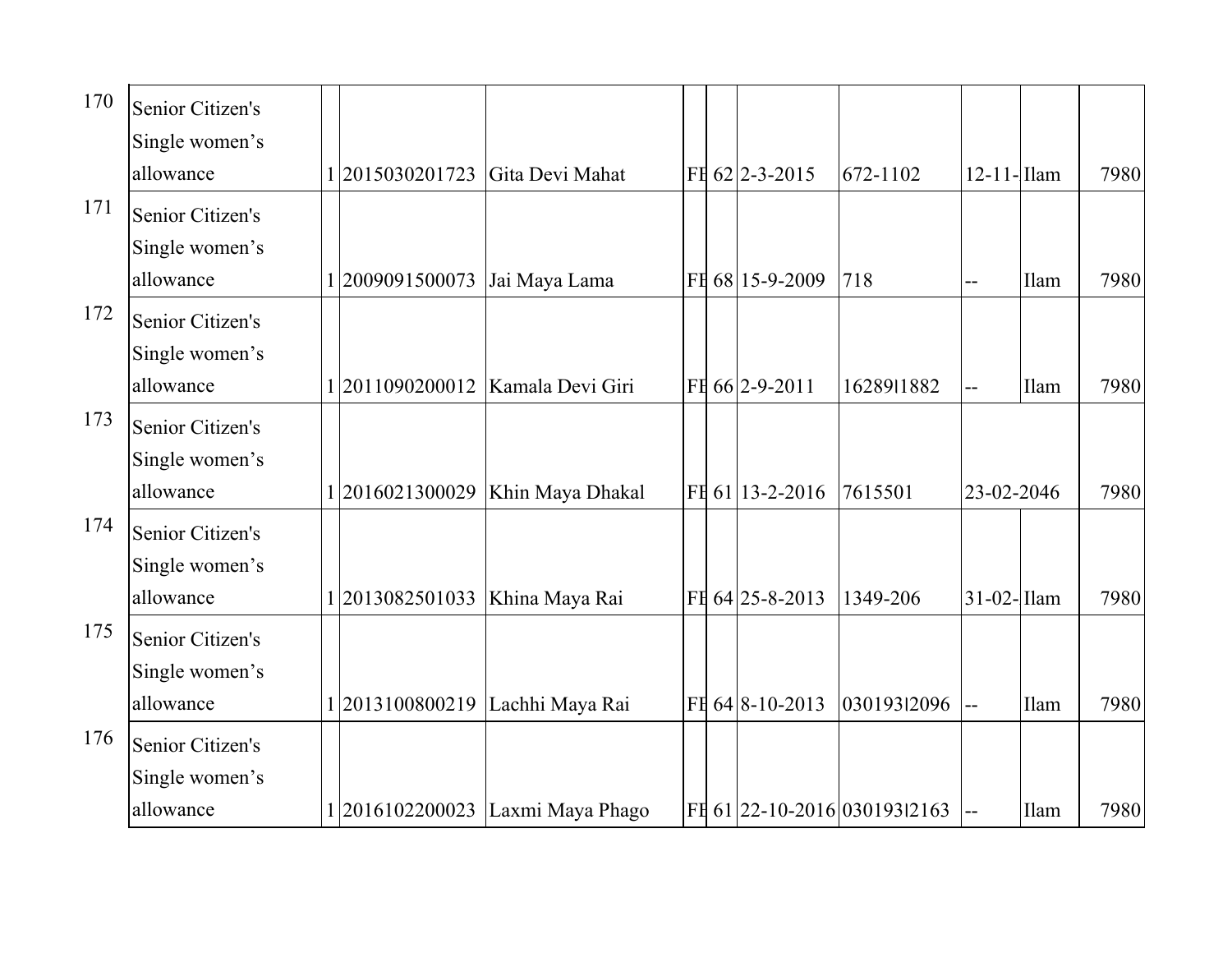| 177 | Senior Citizen's<br>Single women's              |                              |                                                   |  |                           |             |               |      |      |
|-----|-------------------------------------------------|------------------------------|---------------------------------------------------|--|---------------------------|-------------|---------------|------|------|
|     | allowance                                       | 2016090400015   Man Maya Rai |                                                   |  | FE 61 4-9-2016            | 3167001540  | $-$           | Ilam | 7980 |
| 178 | Senior Citizen's<br>Single women's<br>allowance | 2018080300023                | Ran Maya Rai                                      |  | FH 59 3-8-2018            | 98412569    | --            | Ilam | 7980 |
| 179 | Senior Citizen's<br>Single women's              |                              |                                                   |  |                           |             |               |      |      |
|     | allowance                                       | 2016050300031                | Sancha Maya Rai                                   |  | FE 61 3-5-2016            | 10571778    |               | Ilam | 7980 |
| 180 | Senior Citizen's<br>Single women's<br>allowance |                              | 2014041500058 Shreemati Yam KumariFH 63 15-4-2014 |  |                           | 4033011061  | $-$           | Ilam | 7980 |
| 181 | Senior Citizen's<br>Single women's<br>allowance | 2010092503611                | Shyam Kumari Mukhiy FI 67 25-9-2010               |  |                           | 136-547     | 16-08- Ilam   |      | 7980 |
| 182 | Senior Citizen's<br>Single women's<br>allowance | 1 2014023000012              | Suk Maya Rai                                      |  | FH 63 30-2-2014           | 03167001284 |               | Ilam | 7980 |
| 183 | Senior Citizen's<br>Single women's              |                              |                                                   |  |                           |             |               |      |      |
|     | allowance                                       | 2012121400652                | Sushila Rai                                       |  | FI 64 14-12-2012 1012/863 |             | $02-11$ -Ilam |      | 7980 |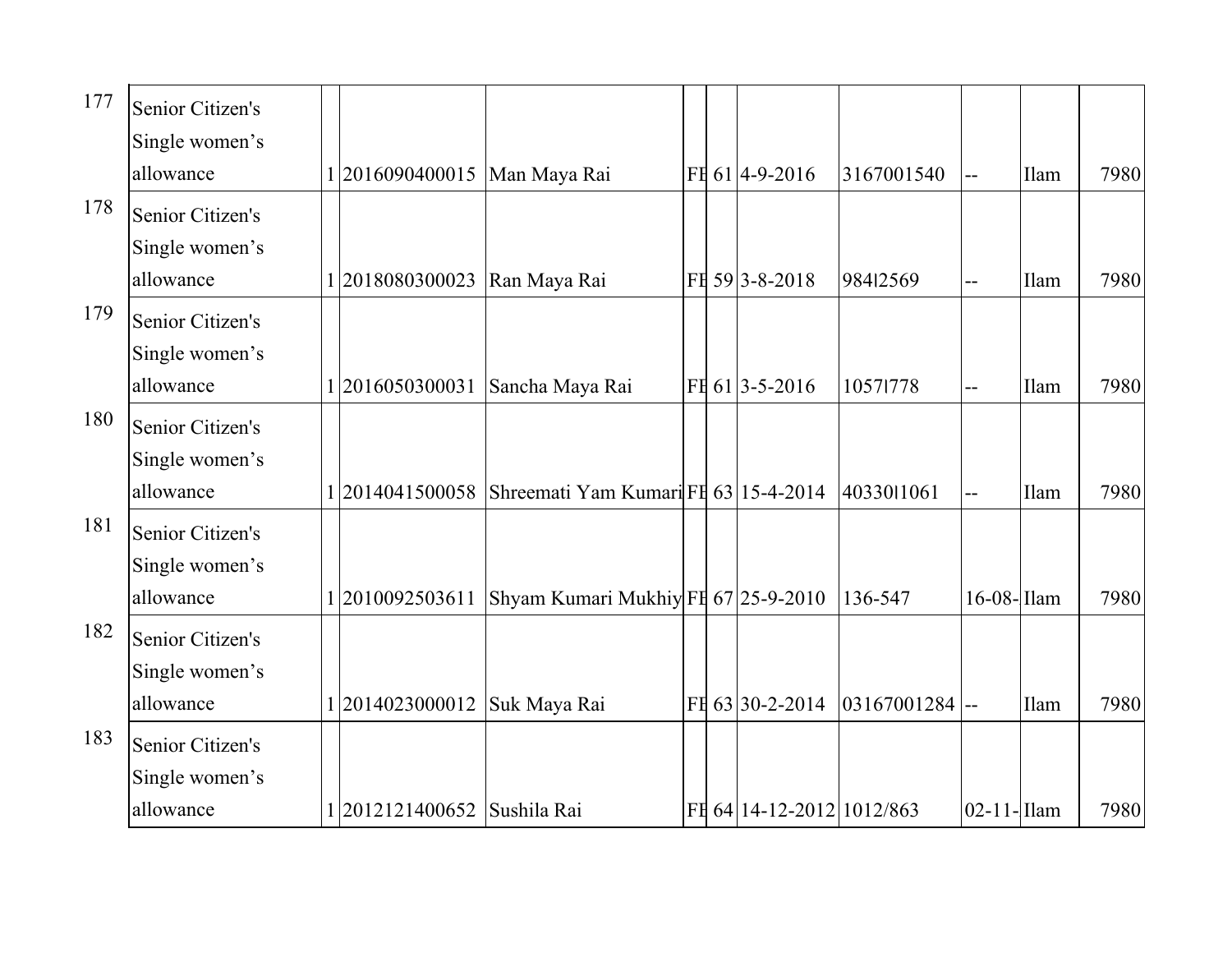| 184 | Senior Citizen's |                                |                                     |  |                            |                                            |                          |             |      |
|-----|------------------|--------------------------------|-------------------------------------|--|----------------------------|--------------------------------------------|--------------------------|-------------|------|
|     | Single women's   |                                |                                     |  |                            |                                            |                          |             |      |
|     | allowance        |                                | 1 2011051504418   Til Rupa Shrestha |  | FH 66 15-5-2011            | $[03-16-70-0110-2070]$ Ilam                |                          |             | 7980 |
| 185 | Senior Citizen's |                                |                                     |  |                            |                                            |                          |             |      |
|     | Single women's   |                                |                                     |  |                            |                                            |                          |             |      |
|     | allowance        | 1 2013101001056 Tulasi Dulal   |                                     |  | FE 64 10-10-2013 03193     |                                            | --                       | <b>Ilam</b> | 7980 |
| 186 | Senior Citizen's |                                |                                     |  |                            |                                            |                          |             |      |
|     | Single women's   |                                |                                     |  |                            |                                            |                          |             |      |
|     | allowance        | 1 2016092500028                | Yam Maya Shrestha                   |  | FH 61 25-9-2016            | 13111740                                   |                          | Ilam        | 7980 |
| 187 | Widow            | 2048061505332                  | Asmita Rai                          |  |                            | FI 30 15-06-2048 03-01-78-0249 16-08- Ilam |                          |             | 2660 |
| 188 | Widow            | 2043041701622                  | Bal Maya Rai                        |  |                            | FI 35 17-04-2043 030193-854                | $19-10$ -Ilam            |             | 2660 |
| 189 | Widow            | 2032101500073                  | Bhadra Kumari Khatri                |  |                            | FI 45 15-10-2032 0301931712                | $\overline{\phantom{a}}$ | Ilam        | 7980 |
| 190 | Widow            | 2027082600397                  | Bimala Limbu                        |  |                            | FI 50 26-08-2027 03-16-70-0055 01-02- Ilam |                          |             | 5320 |
| 191 | Widow            | 2022080703644                  | Birsi Maya Limbu                    |  | FH 55 7-8-2022             | 653-1846                                   | 24-10-Ilam               |             | 7980 |
| 192 | Widow            | 2026031001079                  | Chandra Kumari Rai                  |  | FH 51 10-3-2026            | 39704/494                                  | $20-02$ -Ilam            |             | 7980 |
| 193 | Widow            | 2022071001921                  | Deu Kumari Rai                      |  | FE 55 10-07-2022 1041-793  |                                            | 08-12-Ilam               |             | 7980 |
| 194 | Widow            | 2022051600056                  | Dhan Maya Bhattarai                 |  | FH 55 16-5-2022            | 83607                                      | $\overline{\phantom{a}}$ | Ilam        | 7980 |
| 195 | Widow            | 12049111502303                 | Ganga Limbu Rai                     |  |                            | FI 28 15-11-2049 03-01-76-010902-03- Ilam  |                          |             | 7980 |
| 196 | Widow            | 2018123034399                  | Indra Devi Rai                      |  | FE 58 30-12-2018 0266/2440 |                                            | --                       | Ilam        | 7980 |
| 197 | Widow            | 2020092100029                  | Jas Mati Rai                        |  | FH 57 21-9-2020            | 2117                                       | --                       | Bhojpu      | 7980 |
| 198 | Widow            | 2028021004451                  | Kalpana Thapa                       |  | FH 50 10-02-2028 23111160  |                                            | $10-02$ -Ilam            |             | 2660 |
| 199 | Widow            | 2019051502043   Kamal Maya Rai |                                     |  | FH 58 15-5-2019            | 1434-271                                   | 32-02-Ilam               |             | 7980 |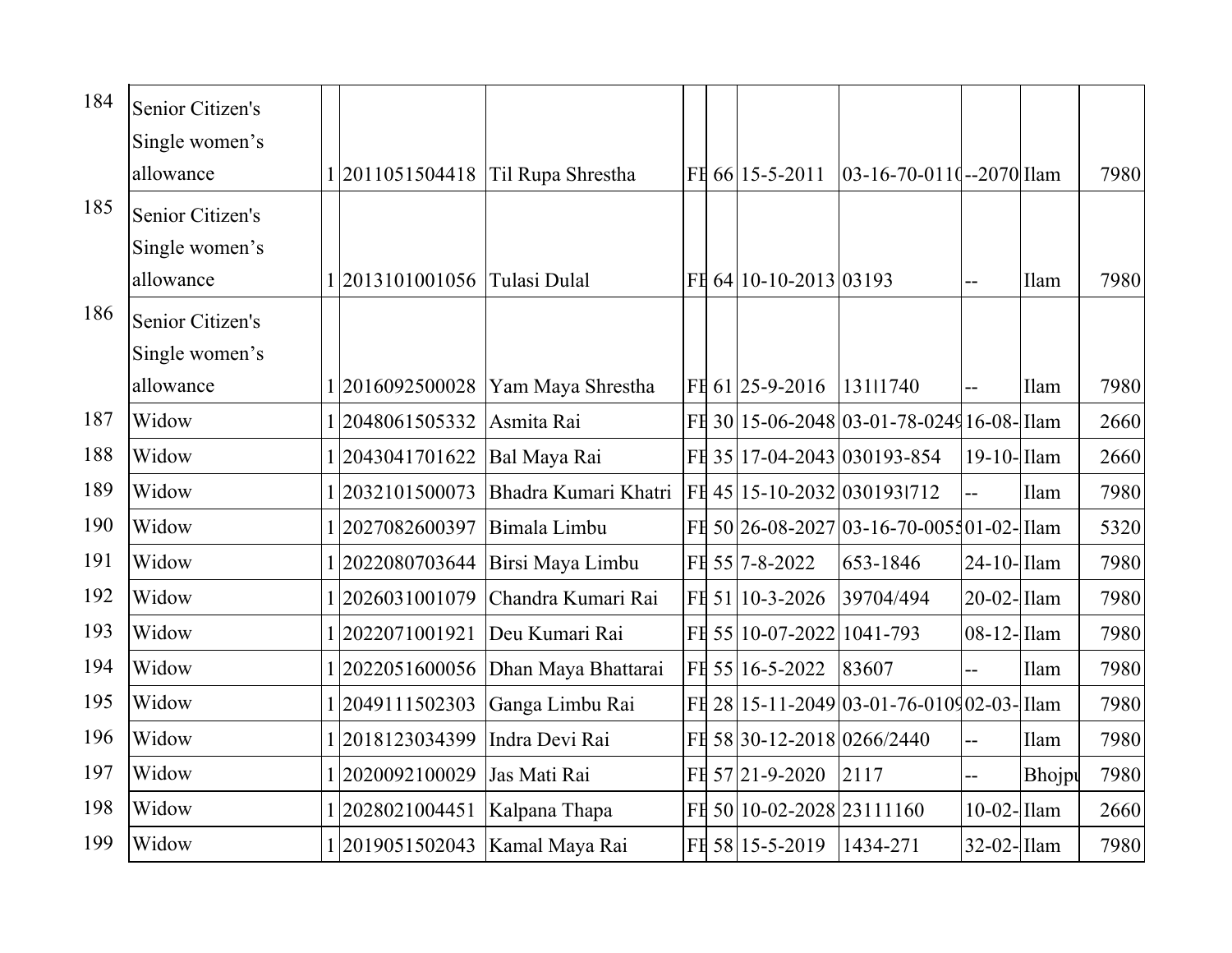| 200 | Widow                  |                                   | 1 2036033200017 Lalita Karki Dole Darji FI 41 32-3-2036             |   |                           | 0301931500                                |                          | Ilam   | 7980  |
|-----|------------------------|-----------------------------------|---------------------------------------------------------------------|---|---------------------------|-------------------------------------------|--------------------------|--------|-------|
| 201 | Widow                  | 1 2041081600415  Laxmi Maya Rai   |                                                                     |   | FH 36 16-8-2041           | 030193/2086                               | $18-12$ -Ilam            |        | 7980  |
| 202 | Widow                  |                                   | 1 2032112400032   Muna Devi Basti Bhand FI 45 24-11-2032 0301931934 |   |                           |                                           | --                       | Ilam   | 7980  |
| 203 | Widow                  |                                   | 1 2020041500032   Nar Maya Lamgade                                  |   | FH 57 15-4-2020           | 0301931664                                | --                       | Ilam   | 7980  |
| 204 | Widow                  | 1 2037011800059 Phul Kumari Rai   |                                                                     |   | FH 40 18-1-2037           | 03019311067                               | $\overline{a}$           | Ilam   | 7980  |
| 205 | Widow                  |                                   | 1 2039092700244   Raj Kumari Limbu                                  |   | FH 38 27-9-2039           | 03-001-3/382 07-10-Jllam                  |                          |        | 7980  |
| 206 | Widow                  | 1 2023021300017                   | Ram Kumari Khatri                                                   |   | FH 54 13-2-2023           | 03019312106                               | $\overline{\phantom{a}}$ |        | 7980  |
| 207 | Widow                  |                                   | 1 2019030200024   Sancha Rani Limbu                                 |   | FH 58 2-3-2019            | 112312593                                 |                          |        | 7980  |
| 208 | Widow                  | 1 2050111602655   Saraswati Rai   |                                                                     |   |                           | FI 27 16-11-2050 03-01-73-042121-12- Ilam |                          |        | 5320  |
| 209 | Widow                  | 1 2037051800605 Sarmila Khadka    |                                                                     |   | FH 40 18-5-2037           | 03-16-70-016104-02-Illam                  |                          |        | 7980  |
| 210 | Widow                  | 1 2028123022468   Som Maya Rai    |                                                                     |   | FI 48 30-12-2028 6971.056 |                                           | 08-10-Jhapa              |        | 7980  |
| 211 | Widow                  |                                   | 1 2022091200016   Sukha Maya Chemjong FI 55   12-9-2022             |   |                           | 23418035                                  | --                       | Pancht | 7980  |
| 212 | Widow                  | 1 2024121500052                   | Tara Devi Khati                                                     |   | FE 52 15-12-2024 85145    |                                           |                          | Ilam   | 7980  |
| 213 | Widow                  | 1 2026050801599                   | Tej Kumari Rai                                                      |   | FI 52 08-05-2026 683-911  |                                           | $23-01$ -Ilam            |        | 5320  |
| 214 | Widow                  | 12028050600062                    | Yasoda Giri                                                         |   | FH 49 6-5-2028            | 0301431920                                | --                       | Ilam   | 7980  |
| 215 | <b>Full Disability</b> | 1 2044051100077                   | Ambika Giri                                                         |   | M 33 11-5-2044            | 0301931986                                | --                       | Ilam   | 11970 |
| 216 | <b>Full Disability</b> | 1 2063052000062                   | Anita Rai                                                           |   | FH 14 20-5-2063           | 2155                                      | $-$                      | Ilam   | 11970 |
| 217 | <b>Full Disability</b> |                                   | 1 2040061100042  Deu Man Tamang                                     |   | M 37 11-6-2040            | 03-1-01911002--                           |                          | Ilam   | 11970 |
| 218 | <b>Full Disability</b> | 1 2052110800066   Dil Bahadur Rai |                                                                     |   | M 25 8-11-2052            |                                           | --                       |        | 11970 |
| 219 | <b>Full Disability</b> | 1 2036011400035   Dil Maya Limbu  |                                                                     |   | FH 41 14-1-2036           | 0301931792                                | --                       | Ilam   | 11970 |
| 220 | <b>Full Disability</b> | 1 2068102200115                   | Ganesh Rai                                                          | M | $9 22-10-2068$            |                                           | $-$                      |        | 11970 |
| 221 | <b>Full Disability</b> |                                   | 1 2023123021131   Krishna Maya Rai                                  |   |                           | FI 53 30-12-2023 03-01-74-0418 13-07-     |                          |        | 11970 |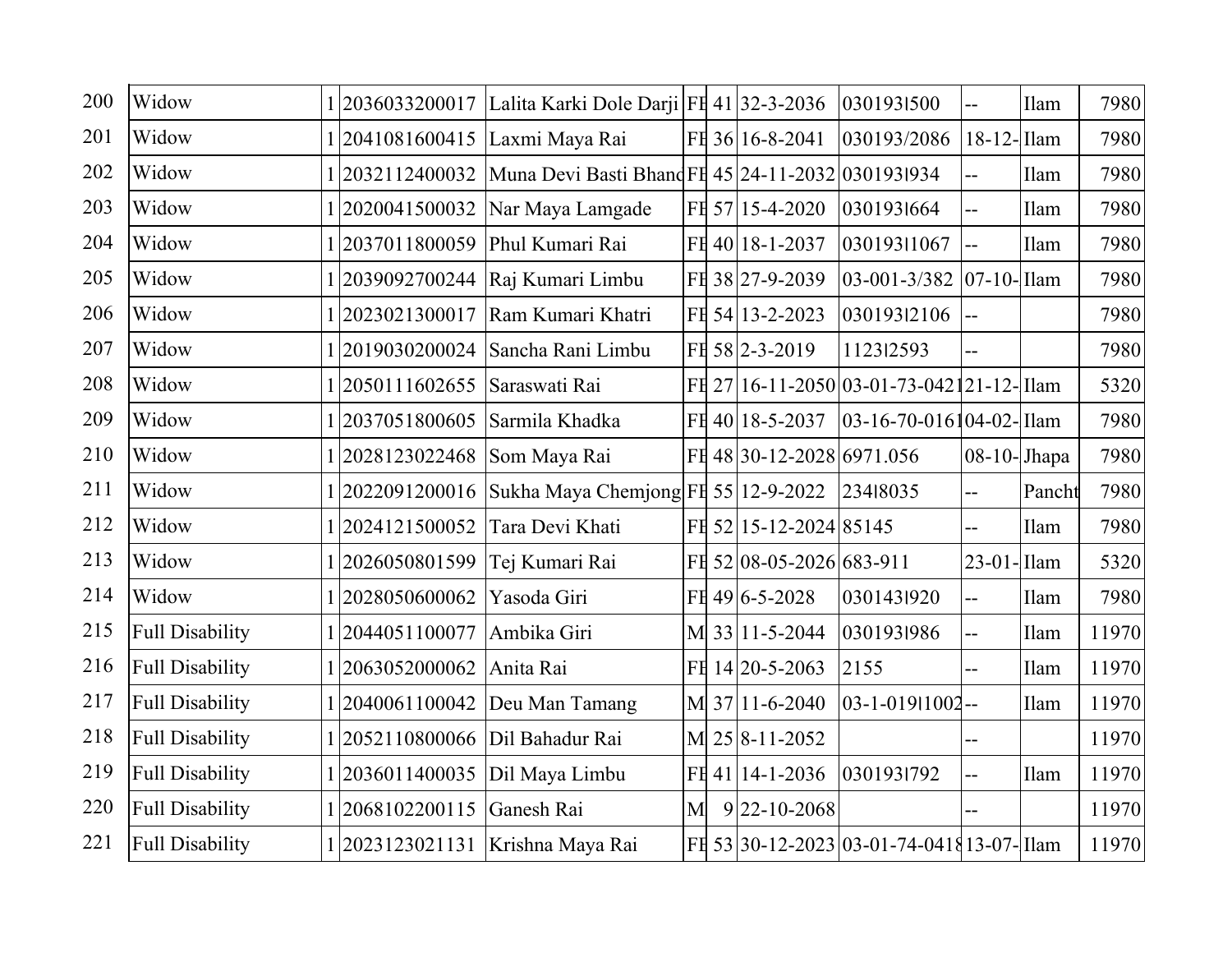| 222 | <b>Full Disability</b>   |                                 | 1 2059042600076   Mohan Prasad Giri                       | M | 18 26 - 4 - 2059 |                            |                |                 | 11970 |
|-----|--------------------------|---------------------------------|-----------------------------------------------------------|---|------------------|----------------------------|----------------|-----------------|-------|
| 223 | <b>Severely Disabled</b> |                                 |                                                           |   |                  |                            |                |                 |       |
|     | Grant                    |                                 | 1 2019061700017   Bhim Bahadur Limbu                      |   | M 68 17-6-2009   | 1666-23                    | 26-11-Ilam     |                 | 6384  |
| 224 | <b>Severely Disabled</b> |                                 |                                                           |   |                  |                            |                |                 |       |
|     | Grant                    | 12059051700551                  | Bhumika Limbu                                             |   | FH 18 17-5-2059  | 35 जन्म दर्ता              |                |                 | 6384  |
| 225 | <b>Severely Disabled</b> |                                 |                                                           |   |                  |                            |                |                 |       |
|     | Grant                    | 1 2021071200525 Deu Bahadur Rai |                                                           |   | M 56 12-7-2021   | 1529-364                   | $01-03$ -Ilam  |                 | 6384  |
| 226 | <b>Severely Disabled</b> |                                 |                                                           |   |                  |                            |                |                 |       |
|     | Grant                    |                                 | 1 2022081900302 Deu Kumari Sunuwar                        |   | FE 55 19-8-2022  | 72/137                     |                | $19-01$ -Pancht | 6384  |
| 227 | <b>Severely Disabled</b> |                                 |                                                           |   |                  |                            |                |                 |       |
|     | Grant                    |                                 | 1 2023100300615   Dil Kumari Biswkrma   FI 54  3-10-2023  |   |                  | 6971-344                   | $03-10$ -Jhapa |                 | 6384  |
| 228 | <b>Severely Disabled</b> |                                 |                                                           |   |                  |                            |                |                 |       |
|     | Grant                    |                                 | 1 2014121200033 Harka Bahadur Limbu   M 62  12-12-2014    |   |                  |                            |                |                 |       |
| 229 | <b>Severely Disabled</b> |                                 |                                                           |   |                  |                            |                |                 |       |
|     | Grant                    |                                 | 1 2066082000059   Harka Bahadur Limbu   M   11 20-8-2066  |   |                  |                            |                |                 | 6384  |
| 230 | <b>Severely Disabled</b> |                                 |                                                           |   |                  |                            |                |                 |       |
|     | Grant                    |                                 | 1 2024090300494   Heng Kumar Mukhiya   M 53  3-9-2024     |   |                  | $02-3047-1999-03-01$ -Ilam |                |                 | 6384  |
| 231 | <b>Severely Disabled</b> |                                 |                                                           |   |                  |                            |                |                 |       |
|     | Grant                    |                                 | 1 2040040700365   Keshari Maya Shrestha   FE 37  7-4-2040 |   |                  | $ 03-014-3/582 $ --        |                | Ilam            | 6384  |
| 232 | <b>Severely Disabled</b> |                                 |                                                           |   |                  |                            |                |                 |       |
|     | Grant                    |                                 | 1 2067121201744   Khup Raj Tamang                         | M | $9 12-12-2067$   |                            |                |                 | 6384  |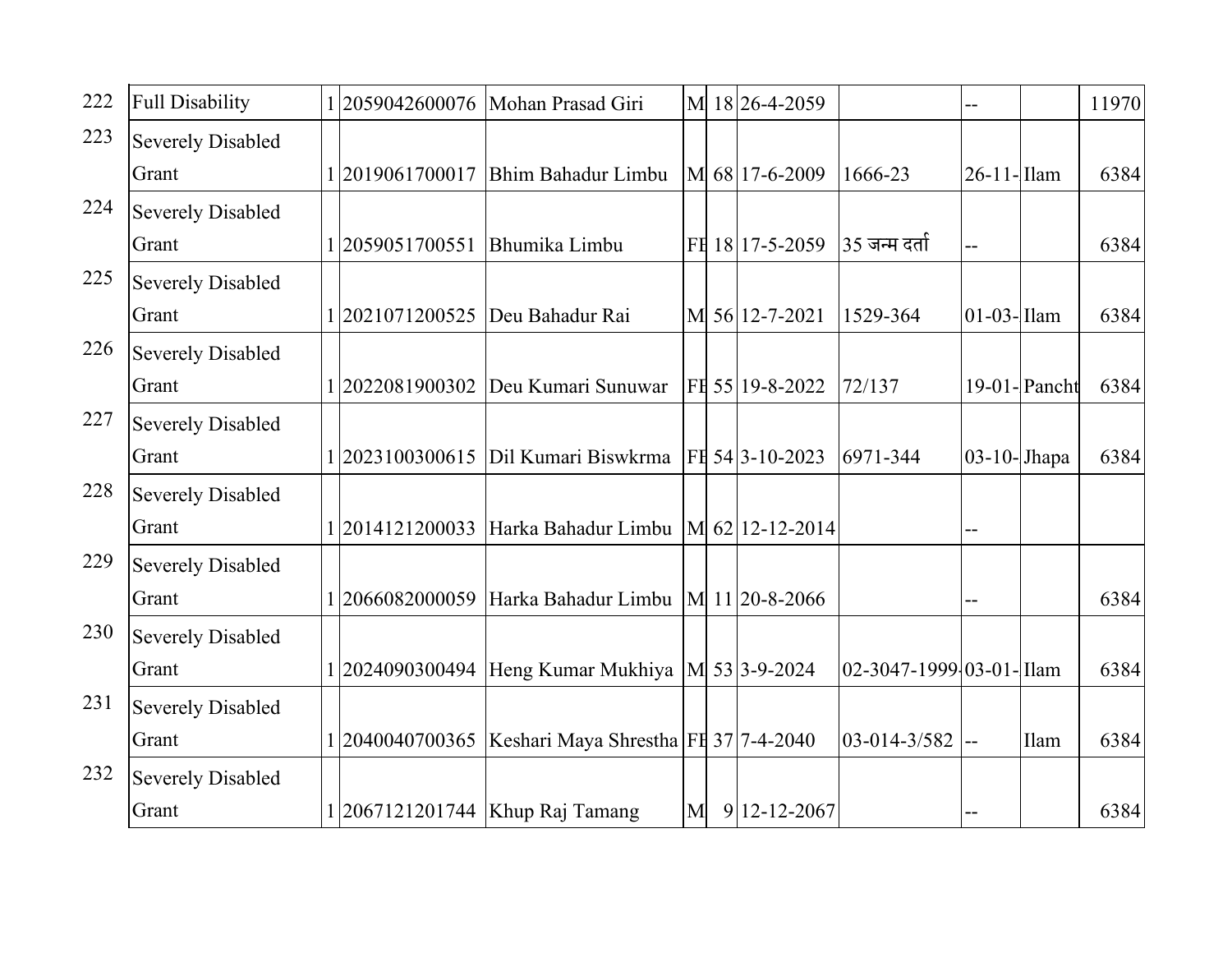| 233 | <b>Severely Disabled</b> |                           |                                                                 |    |                           |            |                |      |      |
|-----|--------------------------|---------------------------|-----------------------------------------------------------------|----|---------------------------|------------|----------------|------|------|
|     | Grant                    | 2071060306684   Khusi Rai |                                                                 | FE | $6 03-06-2071$            |            |                |      |      |
| 234 | <b>Severely Disabled</b> |                           |                                                                 |    |                           |            |                |      |      |
|     | Grant                    | 1 2042011503208           | Kunda Bahadur Rai                                               |    | M 35 15-1-2042            | 84780      | 25-04-Ilam     |      | 6384 |
| 235 | <b>Severely Disabled</b> |                           |                                                                 |    |                           |            |                |      |      |
|     | Grant                    |                           | 1 2024021300015   Madhu Kumari Rai                              |    | FH 53 13-2-2024           | 265612580  |                | Ilam | 6384 |
| 236 | <b>Severely Disabled</b> |                           |                                                                 |    |                           |            |                |      |      |
|     | Grant                    | 2022100200908             | Mon Maya Nepali                                                 |    | FH 55 2-10-2022           | 030193613  | 18-10-<br>Ilam |      | 6384 |
| 237 | <b>Severely Disabled</b> |                           |                                                                 |    |                           |            |                |      |      |
|     | Grant                    |                           | 1 2018082600552 Panch Mati Gurungeni FI 60 26-08-2018 1053-2462 |    |                           |            | $08-12$ -Ilam  |      | 6384 |
| 238 | <b>Severely Disabled</b> |                           |                                                                 |    |                           |            |                |      |      |
|     | Grant                    | 12047111600101            | Raj Kumar Rai                                                   |    | M 30 16-11-2047 1223 1221 |            |                |      | 6384 |
| 239 | <b>Severely Disabled</b> |                           |                                                                 |    |                           |            |                |      |      |
|     | Grant                    | 2032031700678             | Ram Bahadur Shrestha $ M $ 45   17-3-2032                       |    |                           | 637        | $24-10$ -Ilam  |      | 6384 |
| 240 | <b>Severely Disabled</b> |                           |                                                                 |    |                           |            |                |      |      |
|     | Grant                    | 1 2060030100833           | Ramita Thapa                                                    |    | FH 17 1-3-2060            |            |                |      | 6384 |
| 241 | <b>Severely Disabled</b> |                           |                                                                 |    |                           |            |                |      |      |
|     | Grant                    | 2011030201292             | Ran Bahadur Rai                                                 |    | M 66 2-3-2011             | 115/788    |                | Ilam | 6384 |
| 242 | <b>Severely Disabled</b> |                           |                                                                 |    |                           |            |                |      |      |
|     | Grant                    | 2061082400037             | Roshan Piyak Limbu                                              |    | M 16 24-8-2061            |            |                |      | 6384 |
| 243 | <b>Severely Disabled</b> |                           |                                                                 |    |                           |            |                |      |      |
|     | Grant                    | 2026021400323             | Sabitra Magar                                                   |    | FH 51 14-2-2026           | 030193/346 | $16-10$ -Ilam  |      | 6384 |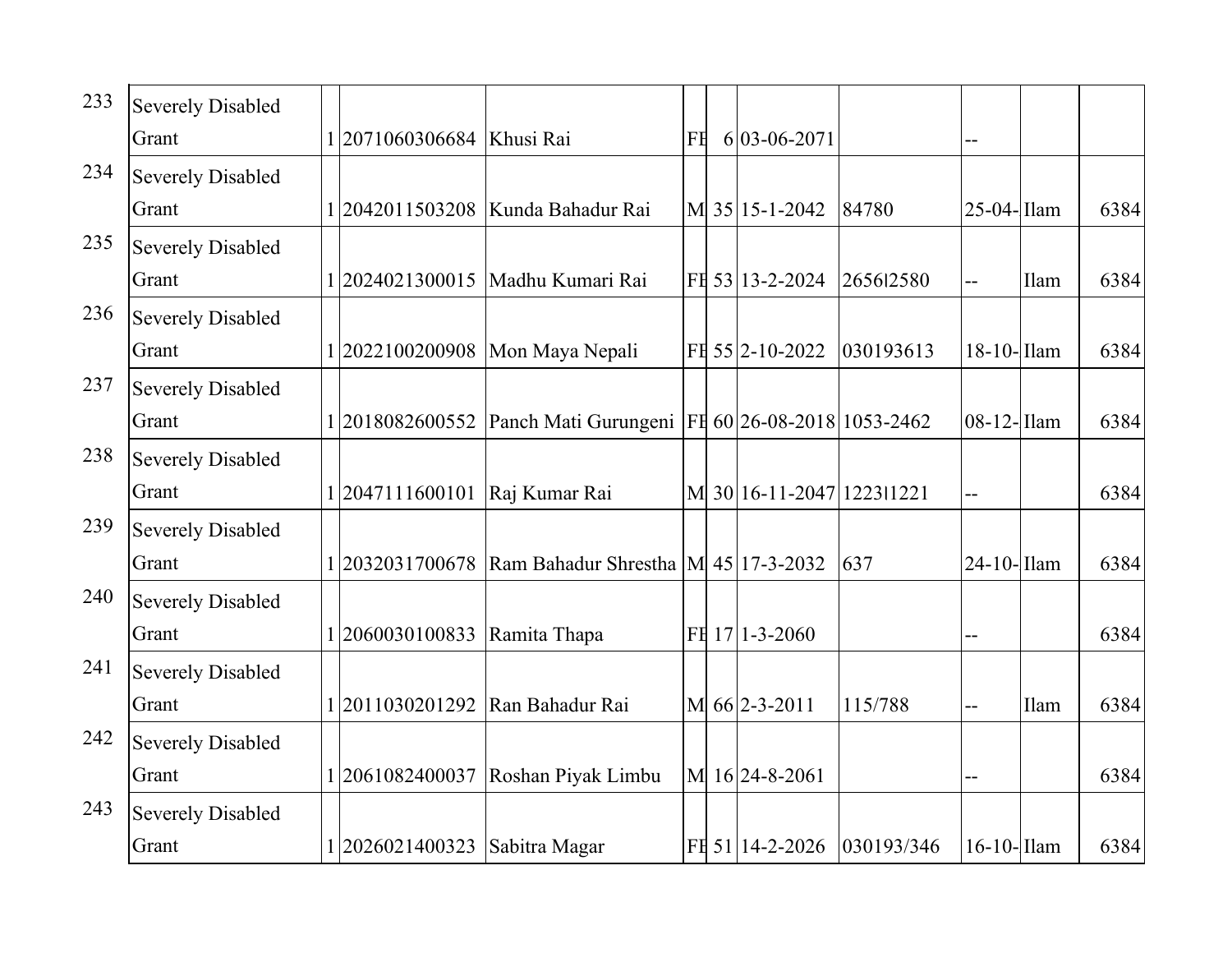| 244 | <b>Severely Disabled</b> |                 |                                                   |    |                   |                                            |                 |              |      |
|-----|--------------------------|-----------------|---------------------------------------------------|----|-------------------|--------------------------------------------|-----------------|--------------|------|
|     | Grant                    | 2035123000032   | Santa Bahadur Loktam   M 41 30-12-2035 0301931250 |    |                   |                                            |                 |              | 6384 |
| 245 | <b>Severely Disabled</b> |                 |                                                   |    |                   |                                            |                 |              |      |
|     | Grant                    | 1 2046012601267 | Sita Maya Rai                                     |    |                   | FI 32 26-01-2046 03-1--019-925 16-07- Ilam |                 |              | 6384 |
| 246 | <b>Severely Disabled</b> |                 |                                                   |    |                   |                                            |                 |              |      |
|     | Grant                    | 1 2044050201173 | Sova Gurung                                       |    | FH 33 2-5-2044    | 261-22805                                  |                 | 15-08-Dhadir | 6384 |
| 247 | <b>Severely Disabled</b> |                 |                                                   |    |                   |                                            |                 |              |      |
|     | Grant                    | 1 2018120500723 | Tanka Maya Rai                                    |    | FH 58 5-12-2018   | 455/2349                                   |                 | Ilam         | 6384 |
| 248 | <b>Severely Disabled</b> |                 |                                                   |    |                   |                                            |                 |              |      |
|     | Grant                    | 1 2054111100093 | Tara Devi Kalikote                                |    | FH 23 11-11-2054  |                                            |                 |              | 6384 |
| 249 | <b>Severely Disabled</b> |                 |                                                   |    |                   |                                            |                 |              |      |
|     | Grant                    |                 | 1 2025031400448   Tej Bahadur Shrestha            |    | M 52 14-3-2025    | 636                                        | $25 - 11$ -Ilam |              | 6384 |
| 250 | <b>Child Nutrition</b>   |                 |                                                   |    |                   |                                            |                 |              |      |
|     | Grant(Dalit)             | 1 2075120507363 | Aarju Kalikote                                    | FE | $1 5 - 12 - 2075$ |                                            |                 |              | 1596 |
| 251 | <b>Child Nutrition</b>   |                 |                                                   |    |                   |                                            |                 |              |      |
|     | Grant(Dalit)             | 1 2077052409592 | Ishora Bika                                       | FE | 1 24-05-2077      |                                            |                 |              | 1596 |
| 252 | <b>Child Nutrition</b>   |                 |                                                   |    |                   |                                            |                 |              |      |
|     | Grant(Dalit)             | 1 2076041902634 | Mahir Baraili                                     | M  | $1 19-4-2076$     |                                            |                 |              | 1596 |
| 253 | <b>Child Nutrition</b>   |                 |                                                   |    |                   |                                            |                 |              |      |
|     | Grant(Dalit)             | 2073080701381   | Mandika Baraili                                   | FE | $4 7 - 8 - 2073$  |                                            |                 |              | 660  |
| 254 | <b>Child Nutrition</b>   |                 |                                                   |    |                   |                                            |                 |              |      |
|     | Grant(Dalit)             |                 | 1 2073081509478   Rijan Biswakarma                | M  | $4 15 - 8 - 2073$ |                                            |                 |              | 807  |